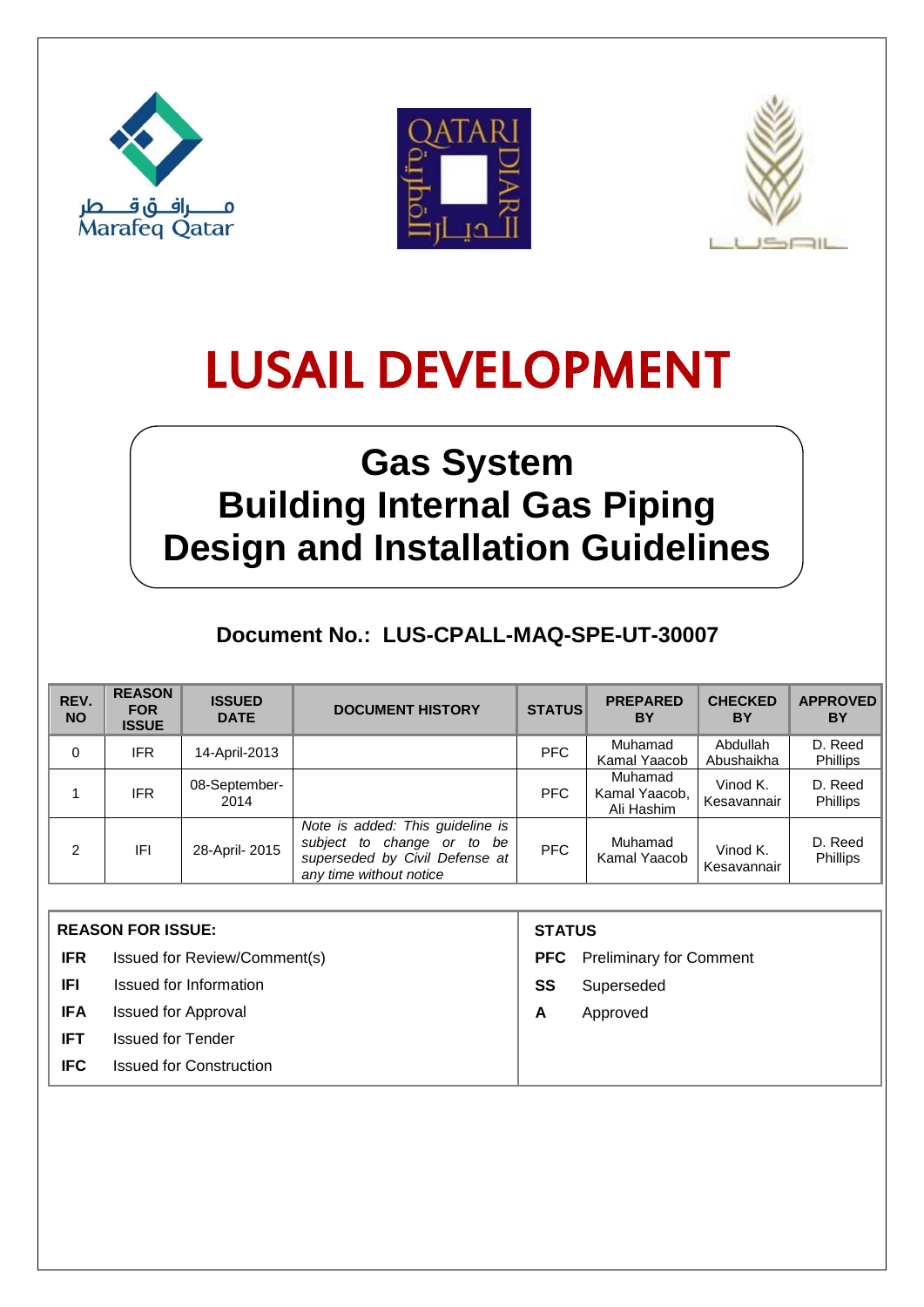



| 1                                                                        |  |  |  |  |  |
|--------------------------------------------------------------------------|--|--|--|--|--|
| $\mathbf{2}$                                                             |  |  |  |  |  |
| 3                                                                        |  |  |  |  |  |
| 4                                                                        |  |  |  |  |  |
| 5                                                                        |  |  |  |  |  |
| 6                                                                        |  |  |  |  |  |
| 7                                                                        |  |  |  |  |  |
| 7.1                                                                      |  |  |  |  |  |
| 8<br>8.1                                                                 |  |  |  |  |  |
| 9                                                                        |  |  |  |  |  |
| 10                                                                       |  |  |  |  |  |
| 11                                                                       |  |  |  |  |  |
| 12                                                                       |  |  |  |  |  |
| 13                                                                       |  |  |  |  |  |
| 13.1                                                                     |  |  |  |  |  |
| 13.2                                                                     |  |  |  |  |  |
| Residential And Residential/Commercial Multi-Story Buildings  12<br>13.3 |  |  |  |  |  |
| 13.4<br>13.5                                                             |  |  |  |  |  |
| 13.6                                                                     |  |  |  |  |  |
| 13.7                                                                     |  |  |  |  |  |
| 13.8                                                                     |  |  |  |  |  |
| 13.9                                                                     |  |  |  |  |  |
| 13.10                                                                    |  |  |  |  |  |
| 13.11                                                                    |  |  |  |  |  |
| 14                                                                       |  |  |  |  |  |
| 15                                                                       |  |  |  |  |  |
| 16                                                                       |  |  |  |  |  |
| 16.1                                                                     |  |  |  |  |  |
| 16.2                                                                     |  |  |  |  |  |
| 16.3                                                                     |  |  |  |  |  |
| 17                                                                       |  |  |  |  |  |
| 18                                                                       |  |  |  |  |  |
| 18.1                                                                     |  |  |  |  |  |
| 18.2                                                                     |  |  |  |  |  |
| 19                                                                       |  |  |  |  |  |
| 20                                                                       |  |  |  |  |  |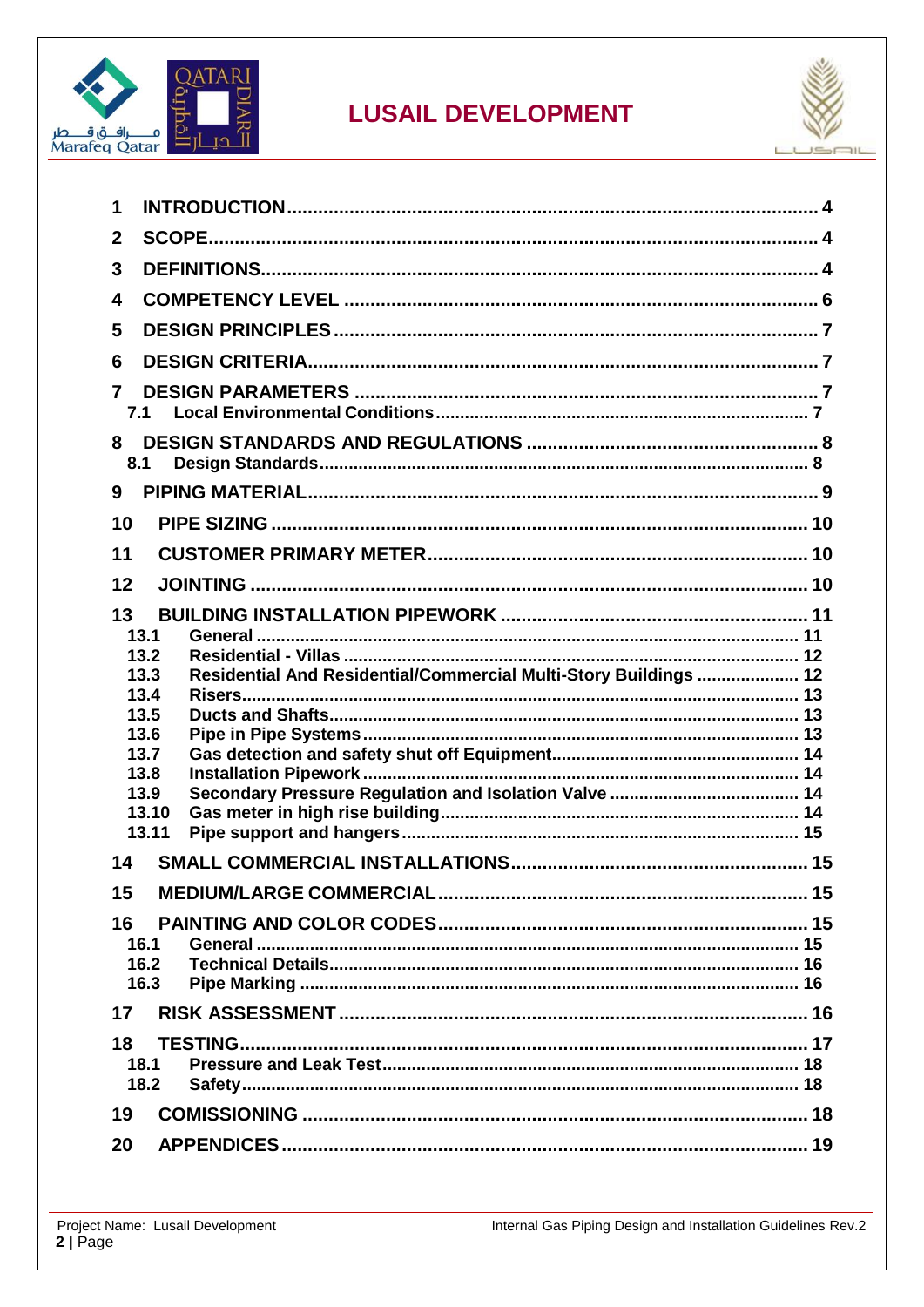

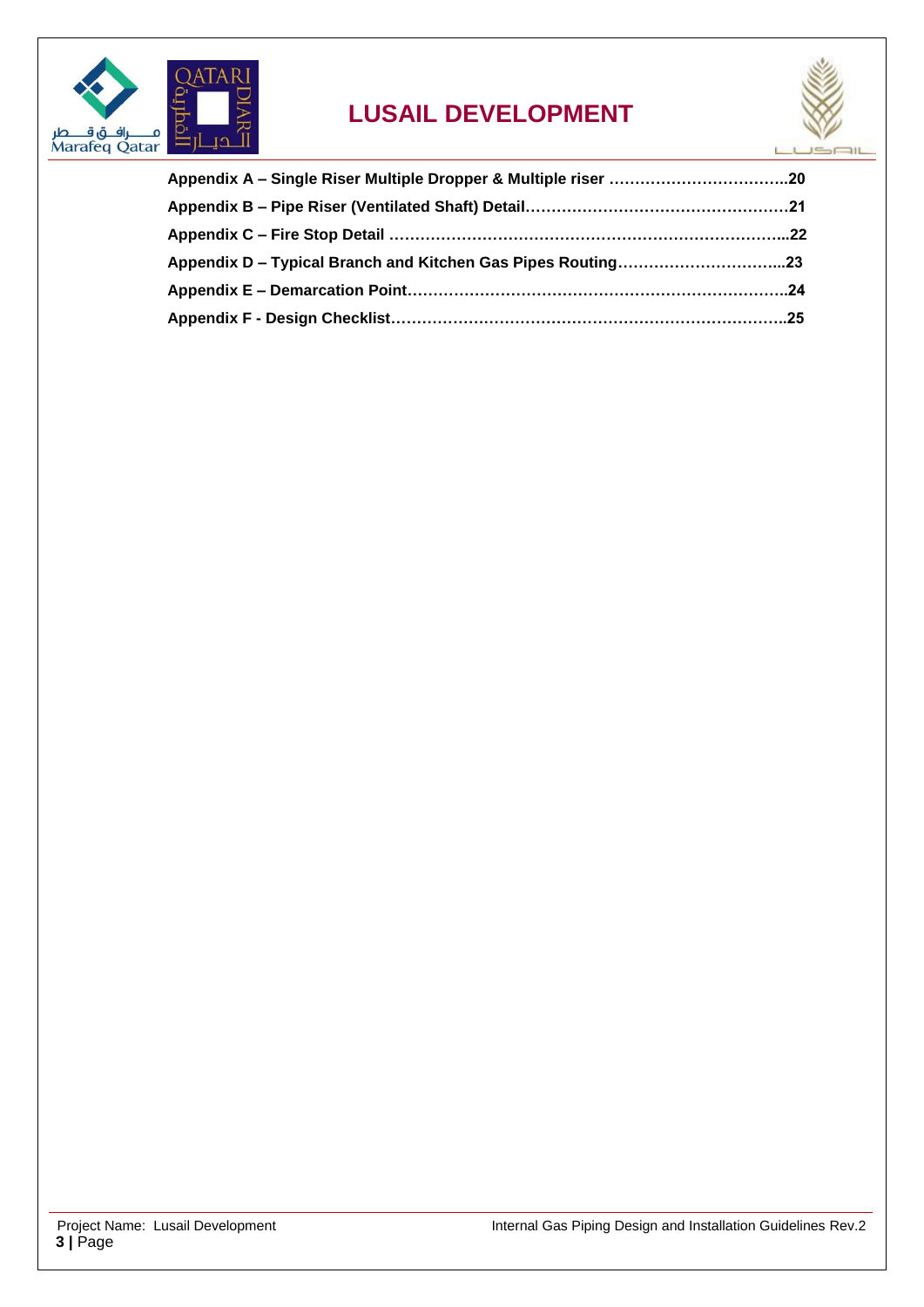



#### <span id="page-3-0"></span>**1 INTRODUCTION**

The objective of this Building Internal Gas Piping Design and Installation Guidelines is to define and implement a standard and identical design and installation approach for the SNG, NG and LPG Gas System that to be interface between Lusail City Gas Network Distribution System and Gas Utilization Systems (Building Internal Piping). This design and installation guideline is not to be used to override any other international standard in use currently. The purpose of this document is also to provide a clear direction to have safe and prudent gas piping installation.

#### *Note: This guideline is subject to change or to be superseded by Qatar Civil Defense at any time without notice*

#### <span id="page-3-1"></span>**2 SCOPE**

This guideline shall be utilized by Plot Developers for the Gas Utilization System design downstream of the Gas Distribution System.

The work and responsibility of the installation designer and Plot Developers begins at the point of delivery service isolation valve and continues up to and including all installation pipework and gas consuming equipment.

Initially the system will operate using SNG provided via Gas Farm facilities that will blend the LPG with air to produce Synthetic Natural Gas in proportions that match the same Wobbe index of Natural Gas. It is anticipate that at a later stage the SNG fuel supply may be replaced with Natural Gas (NG) supplies as they become available. For this reason the design shall incorporate measures for the use of both LPG and NG downstream of the Gas Farm facilities.

The physical demarcation between the Gas Service Provider and Plot Developers design and build responsibilities are shown in Appendix E and further detailed in these guidelines which consist of Building Internal Gas Piping system.

Others reference for Plot developer shall be as follows:-

- Design Guidelines for Mega-development and Sub-development Gas Distribution System to be referred to LUS-CPALL-MAQ-SPE-UT-0005
- Guidelines for Pressure Reducing Station (Primary Customer Meter) to be referred to LUS-CPALL-MAQ-SPE-UT-0006

#### <span id="page-3-2"></span>**3 DEFINITIONS**

The document use the terms "should", "shall" and "must" as follows:

- a) The term "should" identifies a requirement which, it is intended, will be complied with unless, after prior consideration by a competent person, deviation is considered to be acceptable
- b) The term "shall" identifies a requirement which, it is intended, will be complied with in full and without deviation.
- c) The term "must" identifies a requirement by law.

Other definitions applied within this document are provided below:

**Consumer -** Any person, agency or authority to whom gas is delivered either directly or indirectly.

**Consumer (Secondary) Meter Installation -** The gas utilization equipment that measures the volume of gas delivered to a consumer.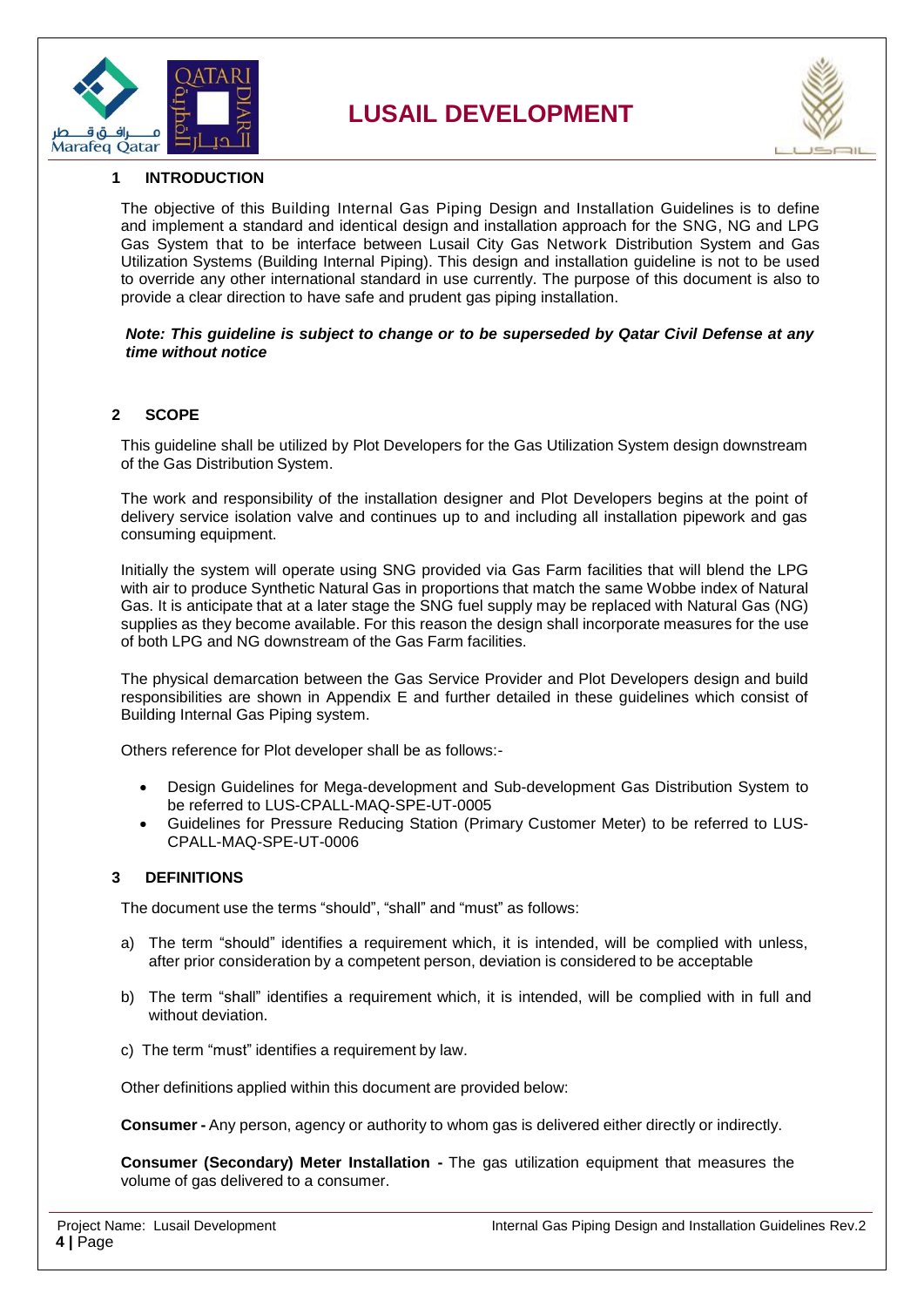



**Customer -** a property owner or any person, agency or authority operating under his consent to whom Gas Service Provider sells gas.

**Customer (Primary) Meter Installation –** Pressure Reducing and Metering Station **(PRMS) -** A gas utilization facility that measures the volume of gas delivered to a customer. A customer primary meter installation may also filter the gas and/or reduce the pressure of gas to the customer's delivery pressure.

**Delivery Pressure -** The pressure at which gas is to be delivered to a customer at the inlet to the utilization pipework.

**Design Criteria -** Design Criteria are established, but usually unquantifiable, inputs that shall be applied in the design process.

**Design Parameters -** Design Parameters are quantifiable inputs that shall be used in completing a design.

**Distribution Main (MOP up to 4 bar) -** A gas distribution facility consisting of pipe and other components, used for gas distribution at operating pressures ≤ 4 bar.

**Distribution Network -** Interconnected group of pipes that are part of the Gas Distribution System.

**Distribution Pipeline -** (MOP) less than or equal but exceeding 4 bar. A gas distribution facilities consisting of PE and/or steel pipes and other components.

**Diversified Load** The ratio of the maximum potential demand, typically hourly, to the maximum actual demand.

**Dropper Pipework** that is part of the Gas Utilization System. The flow of gas through a dropper is vertically downward.

**Emergency Control Valve (ECV)** A valve that is part of the Gas Distribution System. An ECV is utilized in an emergency to shut off the supply of gas and shall also be deemed to be the customer meter control valve immediately prior to the inlet of the Customer Primary Meter Installation.

**Emergency Isolation Valve (EIV)** A valve that is part of a Gas Utilization System. An EIV is to be used to isolate a section of pipework such as a lateral or an entire area of a building.

**Gas Distribution System** A network consisting of pressure regulating stations, distribution pipelines, distribution mains and gas services that distributes gas from the Tank Farm supply system to the Gas Utilization Systems.

**Gas Leak Detector** gas leak detector is to provide a means for safely detecting any malfunction of a pressurized gas system in order to prevent accumulation of combustible gases so that damage or explosion due to such an accumulation of gases is prevented.

**Gas Quality** The chemical composition of the gas supplied to the gas distribution system.

**Gas Service** A gas distribution facility consisting of pipe and other components. A service may be comprised of either steel and/or PE materials. It transports gas between a Distribution Main and a Customer Primary Meter Installation. Gas Services may consist of both below and above ground components.

**Gas Service Provider (GSP)** the company appointed by LREDC having the authority to supply gas to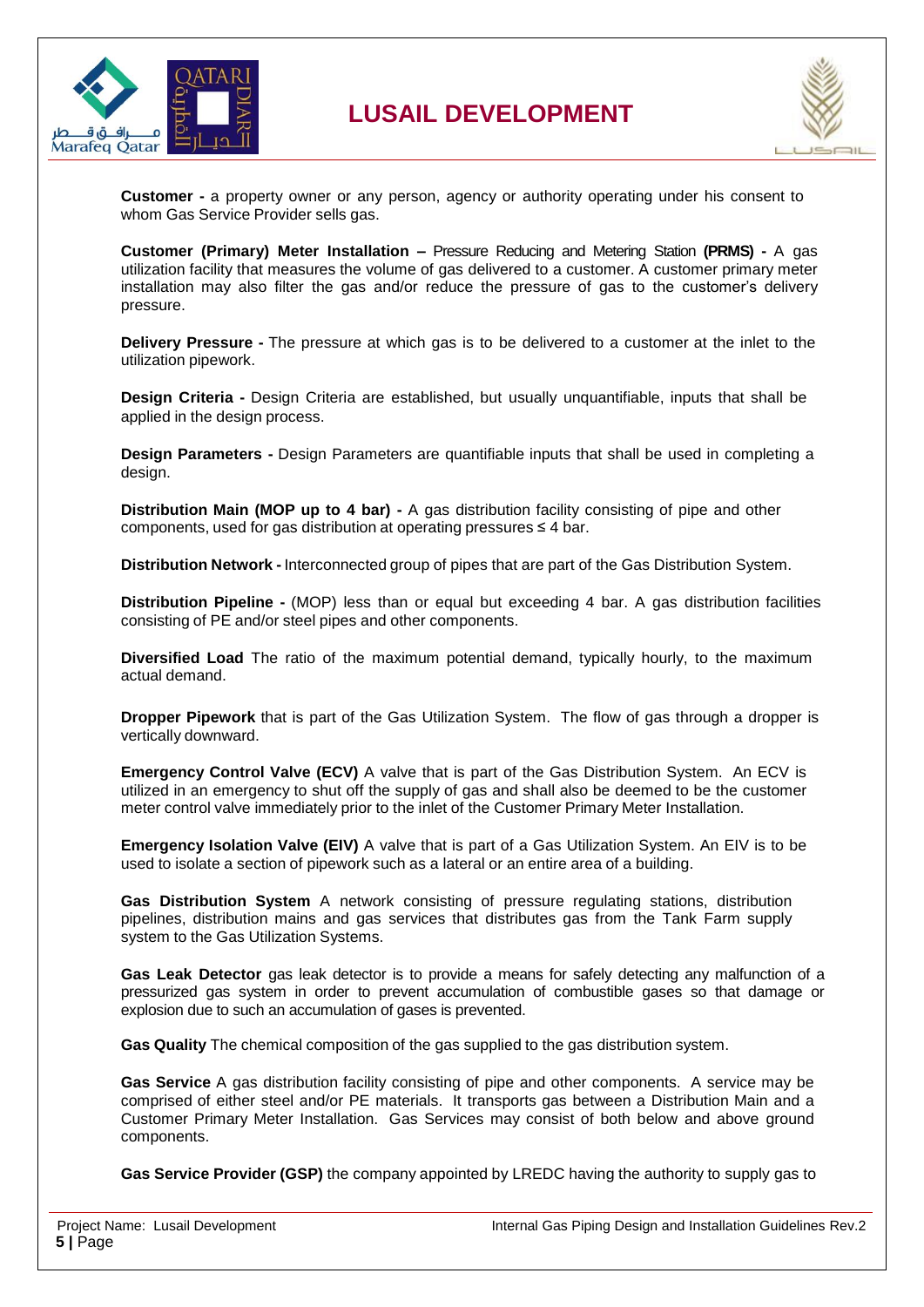



customers in Lusail City.

**Gas System** The combined gas supply system, Gas Farm, Gas Distribution System and Gas Utilization Systems that process, transport, measure, distribute and deliver gas for consumption.

**Customer Internal Piping** is a Gas Utilization (Building Internal Piping) small network consisting of Customer Primary Meter Installations, installation pipework and utilization equipment that carry gas from the Gas Distribution System to the utilization equipment for consumption.

**Maximum Incidental Pressure (MIP)** The maximum pressure to which the system may be subjected under abnormal conditions.

**Maximum Operating Pressure (MOP)** The maximum pressure to which the system may be subjected under normal conditions.

**Overpressure Shut Off valve (OPSO)** senses the pressure downstream of the regulator but isolates the line pressure of the regulator should the pressure exceed a set value.

**Plot** A finite amount of property/land used for commercial or residential purposes. Plots may belong to or be controlled by a specific individual, entity or authority. Plots may be vacant areas but may also be occupied by buildings, facilities or equipment. Buildings are typically located fully within plots but in some circumstances do extend beyond plot boundaries.

**Polyethylene (PE**) for the purpose of these guidelines means PE100 SDR 11.

**Primary Pressure Regulating Station (PPRS)** A facility that regulates the pressure of gas received from a Transmission pipeline prior to the gas entering the Gas Distribution System. Depending on the distribution network configuration, a PPRS may be connected to a Distribution Pipeline or Distribution Main.

**Gas Riser -** Pipework that is part of either a Gas Service or the Gas Utilization System. The flow of gas through a riser is vertically upward.

**Secondary Pressure Regulating Station (SPRS)** A facility that regulates the pressure of gas received from a Primary Pressure Regulating Station (PPRS) prior to the gas entering a Distribution Main.

**Second Stage Regulator** is a regulator to be use in the house or apartment after the Customer Primary Meter installation or building Pressure Reducing Metering & Station (PRMS) to reduce the gas pressure from 75mbar or 350 mbar to 21mbar for SNG and NG or 37 mbar for LPG in the house. The second stage regulator must be use incorporated with under pressure shutoff device.

**Solenoid valve** is an electromechanical device used for controlling gas flow by turning on or off the valve and normally connected to Gas Leak Detector, and Emergency switch. Solenoid valve is considered as part of safety system.

**Synthetic Natural Gas (SNG)** A blended of LPG and air to produce a fuel gas mixture with Wobbe index similar to those of natural gas.

**Under Pressure Shut Off valve (UPSO)** shuts off the gas flow should the inlet working pressure be interrupted or a malfunction cause the regulator to fully open (low pressure). The UPSO will also operate if the maximum capacity is exceeded.

#### <span id="page-5-0"></span>**4 COMPETENCY LEVEL**

Intentionally left blank.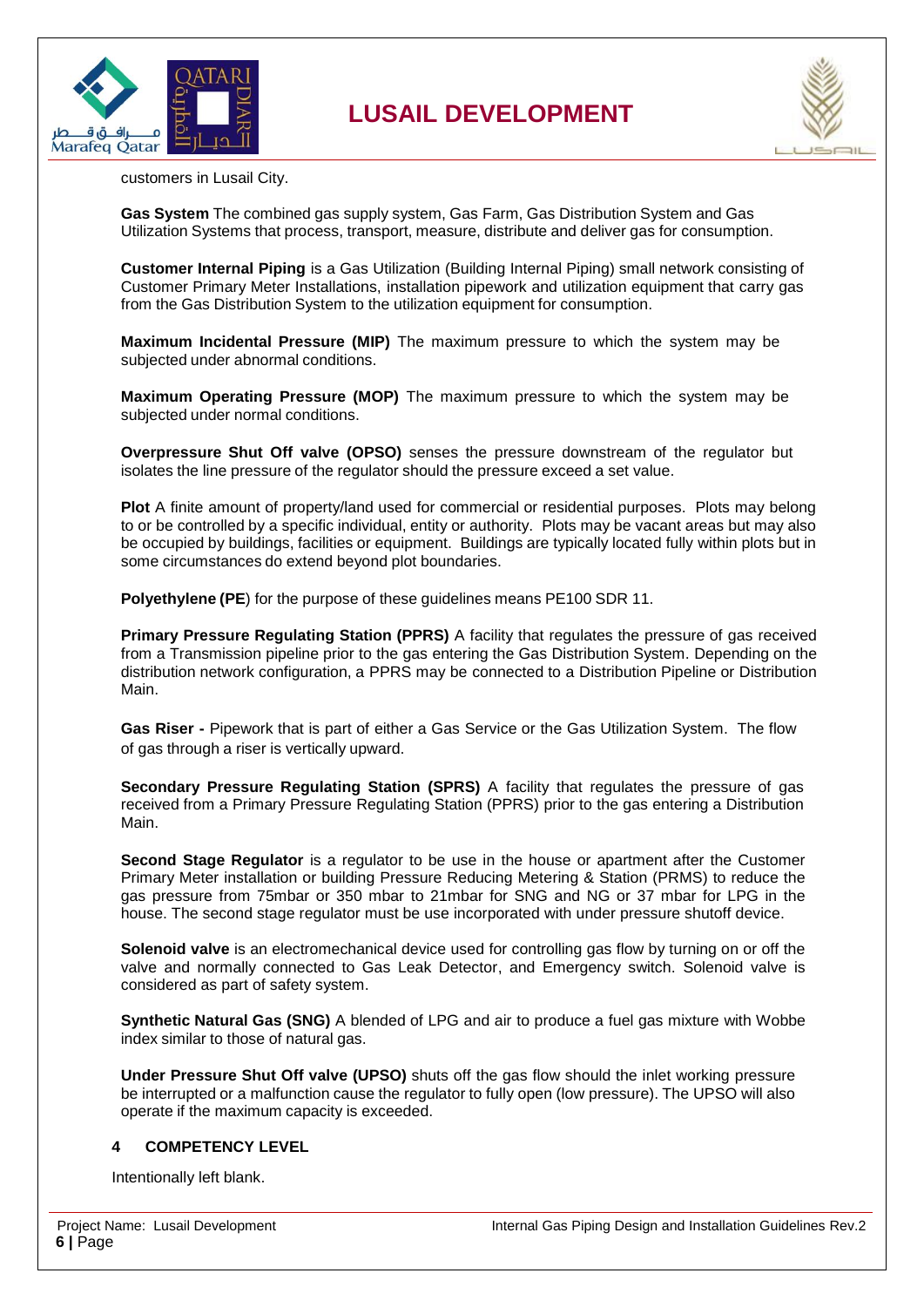



#### <span id="page-6-0"></span>**5 DESIGN PRINCIPLES**

The key design principles that shall be adhered to are:

- In all matters, the overriding goal designing and installing the utilization network is safety.
- Adoption of the best international practices utilizing appropriate modern technology.
- Ensure that gas piping system installed in Lusail City is identical for ease of operation & maintenance and avoiding any complicated installation.
- Assurance of a safe, reliable, effective, efficient and secure of gas supply system install in all building premises in Lusail City.

#### <span id="page-6-1"></span>**6 DESIGN CRITERIA**

- Provision shall be made to incorporate means of controlling the gas flow within the building gas piping system including isolation of damaged facilities or components.
- The gas supply source pressure considered in the design shall be determined based on the upstream design conditions.
- System shall be designed to supply a forecast hourly peak demand
- The load that shall be applied during design shall be diversified. Considerations in determining the load diversity shall include the nature of the facility being designed, the type of load and the number of consumers.
- Designs shall minimize the types and size range of materials and use only material items for which approved Material Specifications exist.
- All materials shall be suitable for local climatic conditions.
- All materials, assemblies and installations shall ensure correct functionality and full operability taking into accounts the ambient conditions of the location.
- All piping and fittings as well as other components and accessories shall be suitable for both LPG and NG usage.
- All gas shafts within a building preferred to be dedicated for gas with a minimum size suitable for accessing the shaft for maintenance purposes.
- Gas pipes may run in the same shaft as most other services, including hot and cold water services, electrical conduits, and pipes containing other fuels. However, there are some restrictions when gas pipework is routed in combination with other services, such as services containing oxidizing or corrosive fluids.
- All gas shafts must be open to sky, and have permanent access at each floor of the building.

Due to the possible future conversion from LPG to NG the following parameters shall be considered during the design;

- Designs shall ensure specific considerations are taken to accommodate the significant difference in specific gravity of LPG in SNG and future NG supplies; the value of 0.64 (relative to air) shall be assumed for NG.
- Selection of gas appliances shall be in accordance with BS 3156-11.0.2 and ISO13686:1998 Specification for Family 2 Type Gases and should be fitted with flame failure protection devices.

#### <span id="page-6-2"></span>**7 DESIGN PARAMETERS**

<span id="page-6-3"></span>The following design parameters have been adopted:

#### **7.1 Local Environmental Conditions**

Site conditions must be assumed to be as follows:

Maximum Ambient Temperature; 65°C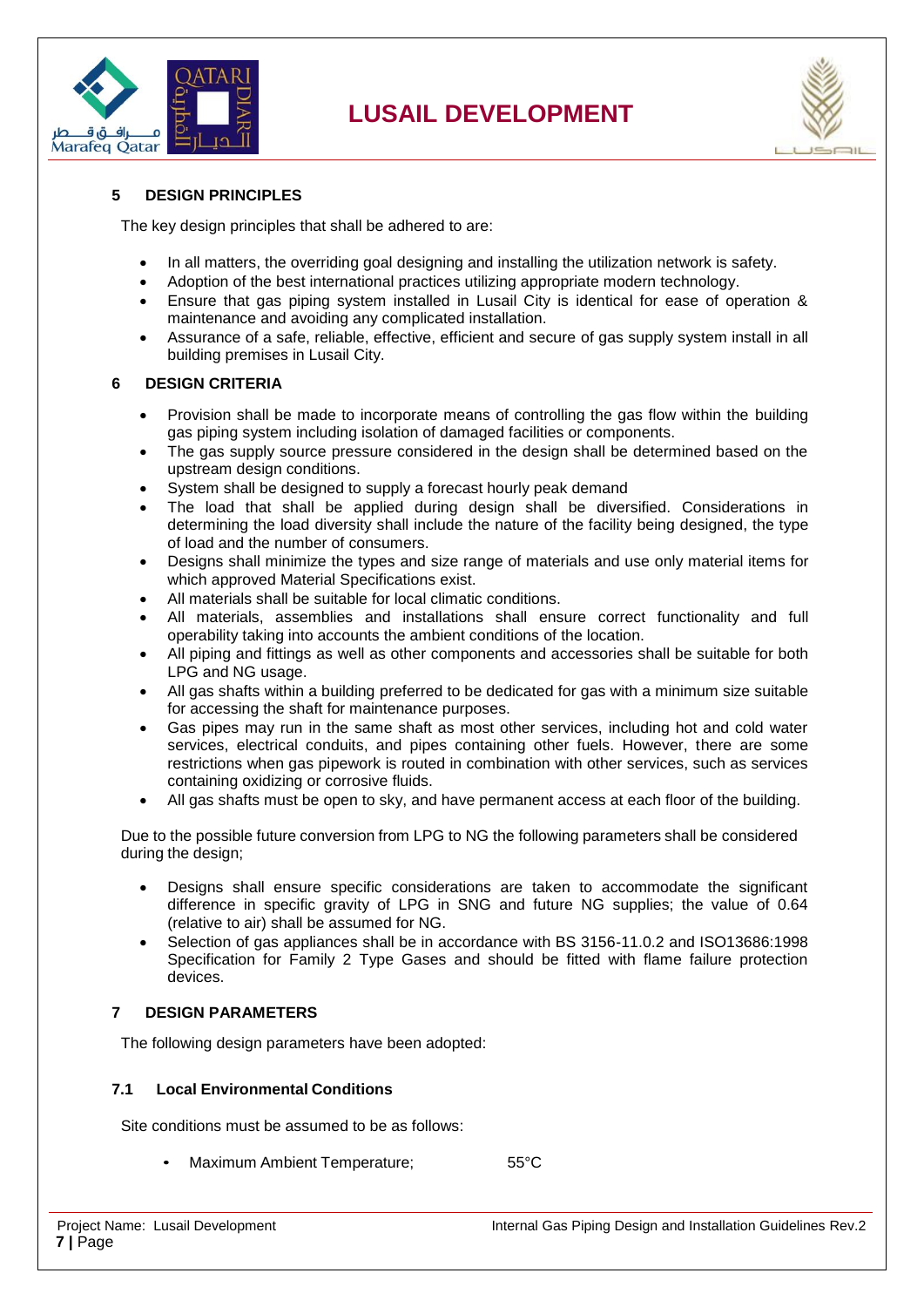



| Minimum Ambient Temperature;      | $1^{\circ}$ C     |
|-----------------------------------|-------------------|
| Design Ambient Temperature;       | $55^{\circ}$ C    |
| Max. Metal Temperature under Sun; | $85^{\circ}$ C    |
| Min Barometric Pressure;          | 998 Mbar          |
| Average Barometric Pressure;      | 1015 Mbar         |
| Max. Ambient Humidity;            | 100%              |
| Min Ambient Humidity;             | <b>20%</b>        |
| Design Ambient Humidity;          | 100%              |
| Design Wind Velocity;             | 160km/Hr          |
| Yearly Rainfall;                  | 80-150mm          |
| Seismic Co-Efficient;             | 0.07 <sub>q</sub> |
|                                   |                   |

#### <span id="page-7-0"></span>**8 DESIGN STANDARDS AND REGULATIONS**

All designs must comply with Qatar laws and regulations in addition to relevant national and international standards relating to design of Gas Utilization Systems, in so far as they apply to the work including;

Relevant International Standards such as;

- 1. ASME American Society of Mechanical Engineers.
- 2. ASTM American Society for Testing and Materials.
- 3. Institute of Gas Engineers and Managers (IGEM).
- 4. National Fire Protection Association (NFPA).
- 5. American Gas Association (AGA).
- 6. ANSI American National Standards Institute.
- 7. BS British Standards
- 8. EN European Standards.
- 9. ISO International Standardization Organization

#### **Main Codes and Standards reference for Gas Piping Design and Installation**

#### <span id="page-7-1"></span>**8.1 Design Standards**

- 1. IGE/G/5 Gas in flats and other multi dwelling buildings.
- 2. IGEM/UP/2 installation pipework on industrial and commercial premises.
- 3. IGE/GM/8 Part 1 Meter Installations I & C Design, MOP ≤ 38 bar.
- 4. IGE/GM/8 Part 2 Meter Installations I & C Location and Housing, MOP ≤ 38 bar.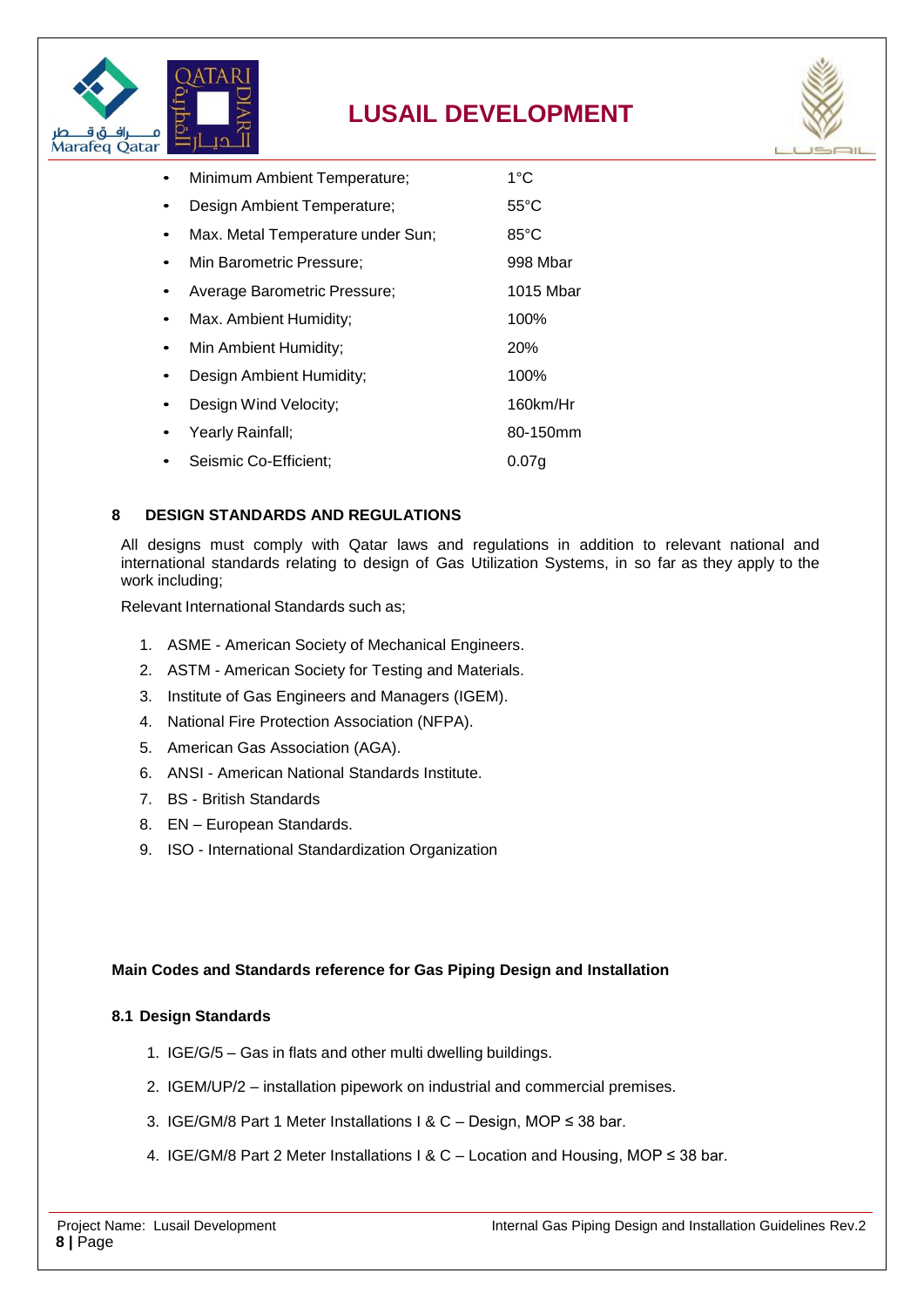



- 5. IGE/TD/4 Gas Services.
- 6. BS EN 6400 –Specification for installation, exchange, relocation and removal of gas meters with a maximum capacity not exceeding 6 m3/h Medium pressure (2nd family gases)
	- Part 1: Low pressure (2nd family gases)
	- Part 2: Medium pressure (2nd family gases)
	- Part 3: Low and medium pressure (3rd family gases).
- 7. BS 6891 Specification for installation of low pressure gas pipework of up to 28 mm (R1) in domestic premises (2nd family gas).
- 8. NFPA 58 Liquefied Petroleum Gas Code
- 9. NFPA 54 National Fuel Gas Code

#### <span id="page-8-0"></span>**9 PIPING MATERIAL**

Pipe fittings and component shall be designed and installed in accordance with relevant standards.

Material shall have the physical properties suitable to the proposed duty considering all surrounding forces, operating temperature and pressure.

#### **Steel pipe**

Carbon steel or wrought iron pipe shall be at least of Schedule 40 Grade B, and shall comply with the following standard.

- 1. ASME B36.10 M
- 2. ASTM A106
- 3. API 5 L
- 4. ASTM A53 M, black steel
- 5. BS EN 10208, BS EN 10216, BS EN 10217 1, BS EN 10255

#### **Copper**

Copper tube install in the building (inside kitchen only) shall be rigid type.

Annealed-Temper or Drawn-Temper Copper Tube shall comply with ASTM B 88, Type K (ASTM B 88M, Type A) / ASTM B 88, Type L (ASTM B 88M, Type B) /ASTM B 837, Type G.

Copper Fittings shall be to ASME B16.22, wrought copper and streamlined pattern.

Copper Pipe to BS EN 1057 shall be also be used and the maximum diameter shall be limited to 108 mm.

Fittings shall be in compliance to:

- BS 2051-1
- BS EN1254

Fittings shall be protected from mechanical damage

#### **Polyethylene**

Pipe shall be to BS EN 1555-1 and -2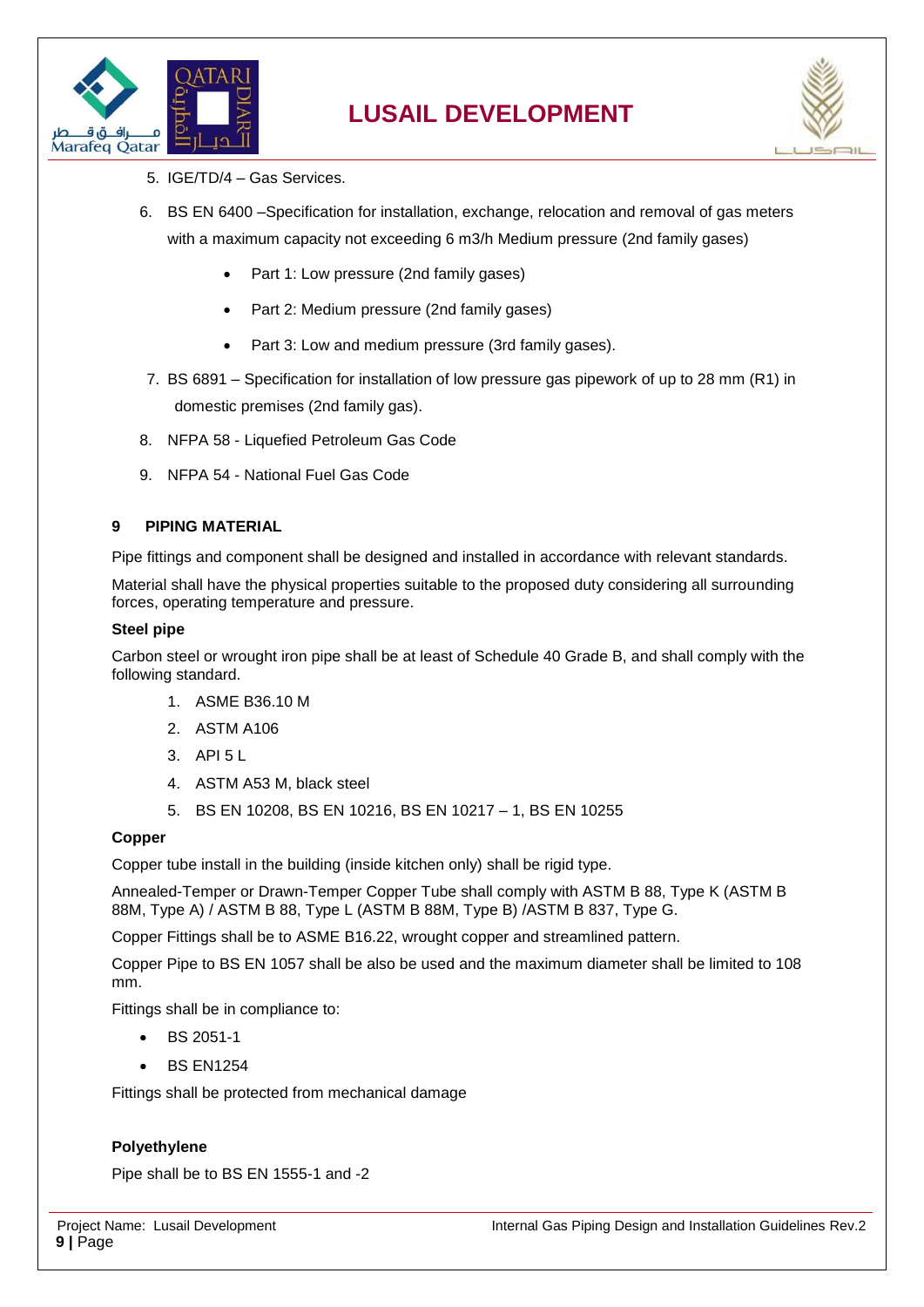



PE pipe shall be for buried used only.

PE pipe must not be used within building, for entry or exit sit shall be sleeved with special requirement.

#### **Gas hose**

Gas hose connection to the kitchen Equipment shall comply with BS 3212 or BS EN 1762 or equivalent.

Gas hose connection to kitchen equipment and excess flow valve must use female or male NPT threaded coupler.

The hose mechanical coupler shall be of factory manufactured fitting.

Hose shall have marking and steel braided is preferable.

#### **Second stage regulator**

It must reduce the pressure to 21mbar for SNG or NG and 37mbar for LPG

It must be incorporated with under pressure shutoff device (UPSO).

Regulator vent shall be piped to outdoor atmosphere.

#### **Solenoid valve**

Solenoid valve must be explosion proof type and suitable to be used for fuel gas.

#### **Gas leak detector**

The primary objective of the gas leak detector is to provide a means for safely detecting any malfunction of a pressurized gas system in order to prevent accumulation of combustible gases so that damage or explosion due to such an accumulation of gases is prevented.

The gas leak detector must be calibrated to the type of gas to be detected.

Installation shall be as per manufacturer recommendation.

The kitchen domestic gas detector shutoff switch shall be located outside the kitchen area (near to kitchen entry).

The pipe in pipe, PRMS, Gas shafts gas detector must be explosion proof type.

#### <span id="page-9-0"></span>**10 PIPE SIZING**

Pipework should be sized so that the pressure at the appliance input is safe and compatible with optimum operation as per the manufacturer's instructions.

#### <span id="page-9-1"></span>**11 CUSTOMER PRIMARY METER**

Customer meter design and installation shall be referred to LUS-CPALL-MAQ-SPE-UT-0006.

#### <span id="page-9-2"></span>**12 JOINTING**

All joint shall be as per codes, standard and manufacturer requirements and recommendation.

Ream ends of pipes and tubes and remove burrs.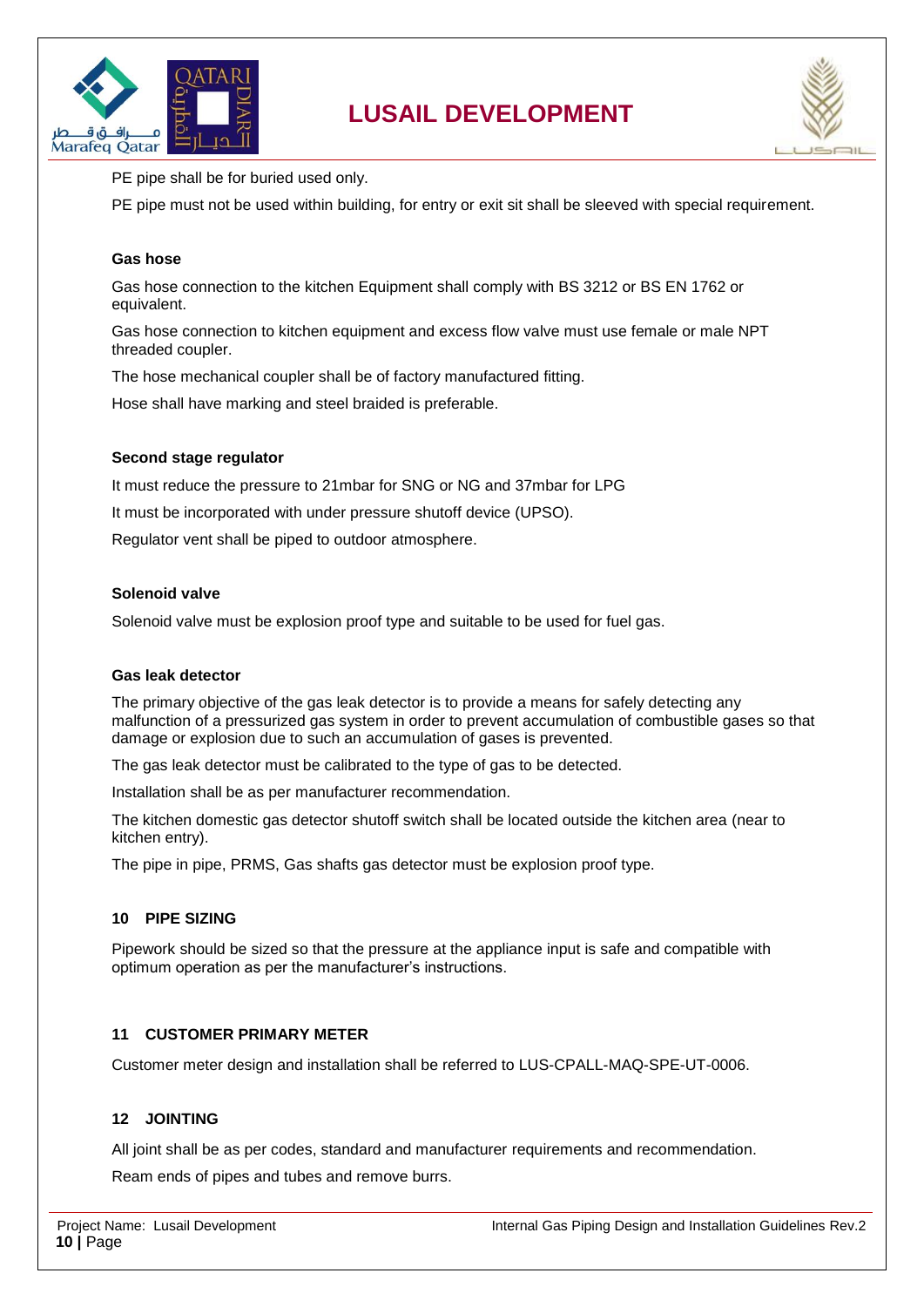



Remove scale, slag, dirt, and debris from inside and outside of pipe and fittings before assembly.

#### **Threaded Joints:**

- Thread pipe with tapered pipe threads complying with ASME B1.20.1.
- Cut threads full and clean using sharp dies.
- Ream threaded pipe ends to remove burrs and restore full inside diameter of pipe.
- Apply appropriate tape or thread compound to external pipe threads unless dry-seal threading is specified.
- Damaged Threads: Do not use pipe or pipe fittings with threads that are corroded or damaged. Do not use pipe sections that have cracked or open welds.

#### **Welded Joints:**

All welding of metallic piping shall be in accordance with ASME Boiler and Pressure Vessel Code, Section IX or API1104, using qualified processes and welding operators.

All welding end preparation shall be in accordance with ANSI B16.25

All joints to be welded unless otherwise required example the connection to threaded valves or pressure gauge.

Steel pipe fitting shall be in accordance to ANSI ASME B16.9

Welded pipe joint shall be tested with Non Destructive Test, X –ray, Dye Penetration Test, Magnetic particle Test or Ultra Sound Test. See Section 18.

#### **Brazed Joints:**

Construct joints according to AWS's "Brazing Handbook," "Pipe and Tube".

Brazing Filler Metals: Alloy with melting point greater than 540 Degree Celsius complying with AWS A5.8/A5.8M.

Brazing alloys containing more than 0.05 percent phosphorus are prohibited.

#### **Flanged Joints:**

Flanged joint shall be to ASME B16.5

Install gasket material, size, type, and thickness appropriate for natural- gas service. Install gasket concentrically positioned.

#### **Flared Joints:**

Cut tubing with roll cutting tool. Flare tube end with tool to result in flare dimensions complying with SAE J513. Tighten finger tight, then use wrench. Do not over-tighten.

#### **PE Piping Heat-Fusion Joints:**

Pipe fittings shall be clean and dry joining surfaces by wiping with clean cloth or paper towels. Join shall be according to ASTM D 2657.

Plain-End Pipe and Fittings: Use butt fusion.

Plain-End Pipe and Socket Fittings: Use socket fusion.

#### <span id="page-10-0"></span>**13 BUILDING INSTALLATION PIPEWORK**

#### <span id="page-10-1"></span>**13.1 General**

Designer shall ensure the gas pipes service to the plot is accurate.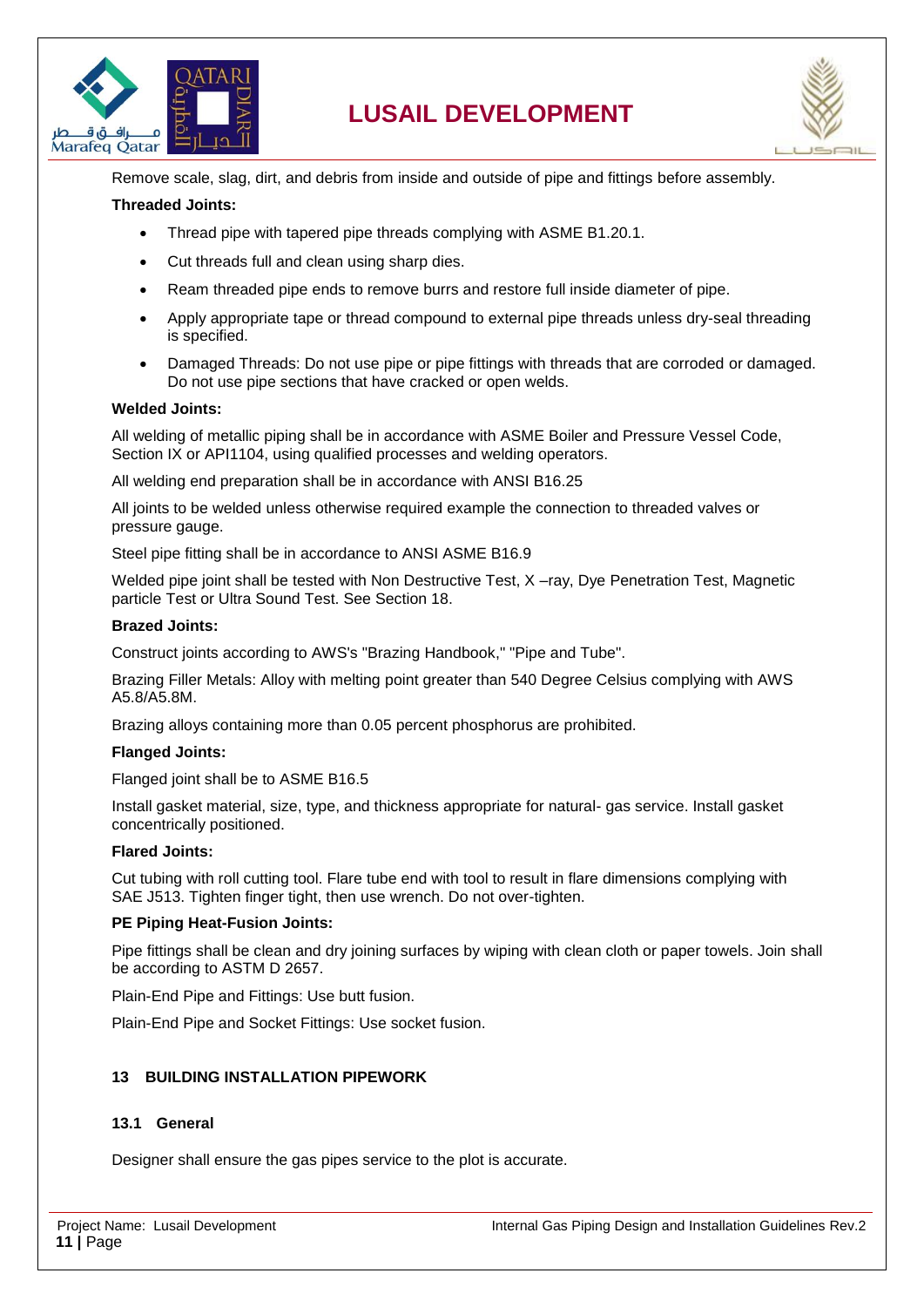



Customer Installation Pipework extends from the outlet valve of the Pressure Reducing & Metering Station (Customer Primary Meter) to the consumer appliances.

At the initial stages of building design and planning the Designer/Installer needs to ensure that the Customer Internal Piping connected to the meter outlet valve are adequately designed in order to provide a safe supply of gas to the point of use.

Residential and unit apartment pipe work in the kitchen shall be installed with shutoff valve, solenoid valve, low pressure regulator with under pressure shut off (UPSO), auto-shutoff valve, gas meter, Emergency switch, and domestic gas leak detection system as minimum.

Gas regulator in the building shall be able to be operated with 75mbar incoming pressure from the main Pressure Reducing and Metering Station.

#### <span id="page-11-0"></span>**13.2 Residential - Villas**

Where the customer meter installation is located at the boundary wall downstream piping should be extended to the villa below ground using PE pipe (with GRP sleeve) or above ground using Steel, PEX (with GRP sleeve). The belowground pipe work shall not run in villa or conceal in cement. Below ground pipework shall be in accordance with IGE/TD/4 – Gas Services.

- Pipework operating pressure shall depend on load and distance between Customer Primary Meter Installation and point of entry to a building but shall not exceed 75 mbar.
- Maximum pipework operating pressure within the building should be 21mbar.
- Where the external installation pipework operates in excess of 21 mbar, secondary pressure regulation should be installed prior to or immediately after pipework entry into a building. Secondary pressure regulator installations shall incorporate UPSO and OPSO capabilities. Gas regulator shall be vented to outdoor air.
- An OPSO device installed inside a building which is fitted with relief mechanisms shall ensure that the gas is vented directly to the outside atmosphere.
- Pressure loss calculations and friction factor shall be in accordance with the relevant standard. Equivalent lengths of valves and fittings shall be added to the pipe length.
- An isolation valve shall be installed and should be inside the building as close as practicable and within 2m of the point of entry of the pipework into the building.
- The Building Internal Piping shall be designed to deliver at least the minimum operating pressure of all connected appliances.
- LPG related safety equipment (i.e. solenoid valve, combustible gas detector, and separate low pressure shut off) shall be installed to monitor leakage and isolate the gas supply.
- Natural Gas provisions shall be considered during design stage.

#### <span id="page-11-1"></span>**13.3 Residential And Residential/Commercial Multi-Story Buildings**

- Pressure from the Gas Distribution System at the outlet of the Pressure Reducing & Metering Station should not exceed 75 mbar.
- Pressures from the Gas Distribution System at the outlet valve of the Pressure Reducing & Metering Station in excess of 75 mbar shall be in consultation on an individual basis with the Gas Service Provider and only in cases where;
	- Riser pipework is external to the building and secondary pressure regulation is deployed to ensure pressures within the building do not exceeding 75 mbar.
	- Commercial supplies require pressures in excess of 75 mbar.
	- Diversity should be taken into account when determining pipe sizes.
- Pressure loss calculations and friction factor shall be in accordance with the above relevant standard. Equivalent lengths of valves and fittings shall be added to the pipe length.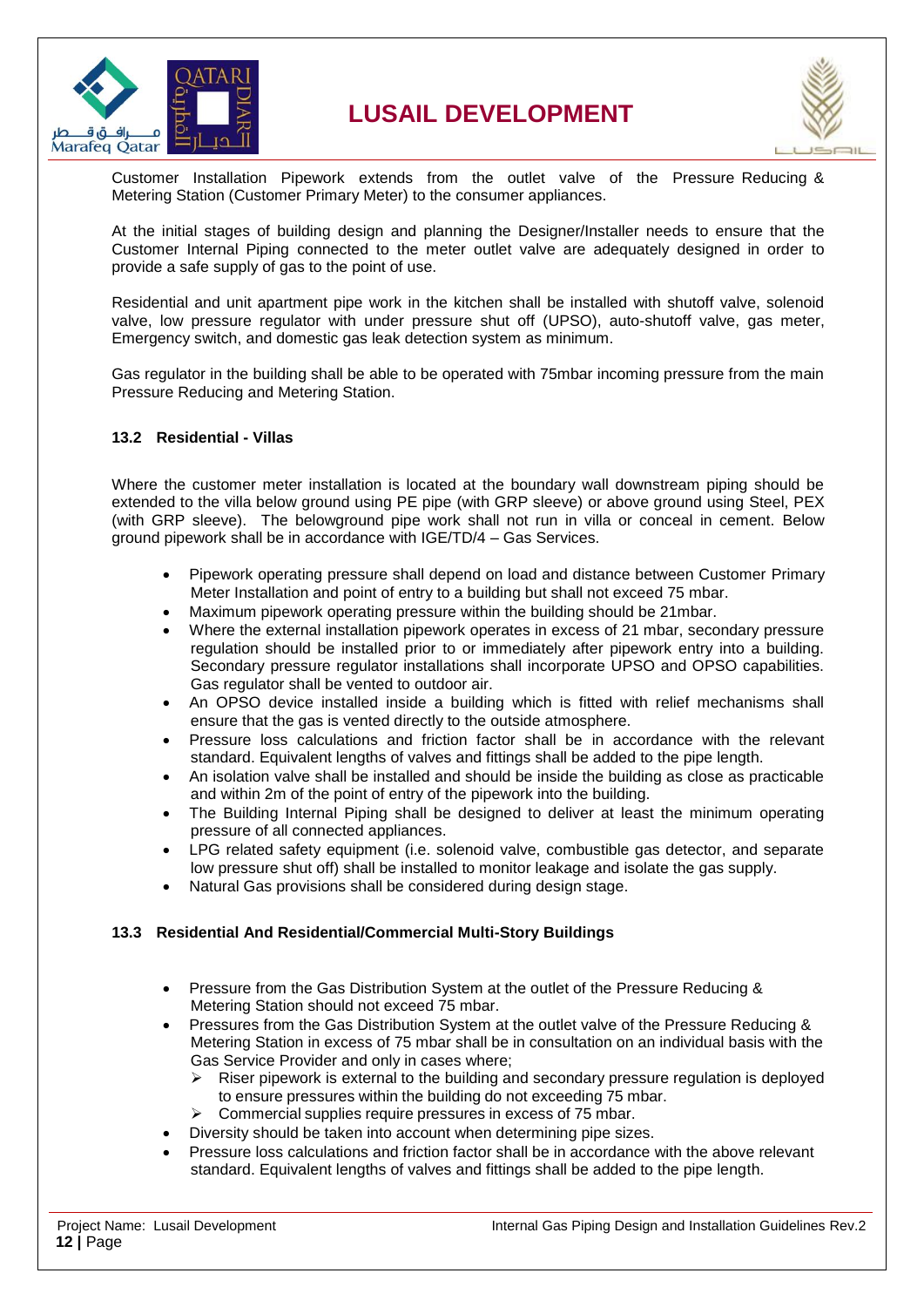



- Expansion joints and flexible connections shall be considered to avoid unacceptable stresses being inflicted on any steel riser, dropper or lateral pipework.
- Riser, dropper and lateral pipework should be a minimum of 400mm away from any electrical line and a minimum 150mm away from any electrical instrument
- Pipework shall be supported adequately along its entire length
- Threaded steel pipework ≤2" shall be of schedule 80 and >2" schedule 40
- Provision of gas sensors in all confined space where the gas pipe is passing through, for example in areas within false ceiling of the kitchen and corridor etc. as well as void spaces which are confined or any pipe in pipe systems.
- Pipework above ceilings or in voids shall have pipe in pipe arrangements and gas detection equipment linked to a safety shut off devices capable of monitoring and shutting off the pipework supplying that area.

#### <span id="page-12-0"></span>**13.4 Risers**

- Risers should be installed external to the building or in a duct or shaft designed in accordance with IGEM/G/5 and the additional requirements for LPG pipework in ducts/shafts. Refer to Appendix A to F.
- External risers may be operated at a higher pressure (e.g. 350mbar) than droppers, secondary regulators shall be required to provide a lower pressure to droppers i.e. 75mbar. Gas regulator shall be vented to outdoor air.
- Risers may be extended to form a rooftop distribution manifold fitted with isolation valve at the top of each dropper. All riser and dropper shall be provided with  $\frac{1}{4}$ " valve with plug for ease of purging and commissioning the pipeline.

#### <span id="page-12-1"></span>**13.5 Ducts and Shafts**

Ducts or shafts used to convey gas pipework in buildings shall be dedicated for gas, and incorporating the following requirements into the design;

- Ventilated by means of both an open to sky and base level opening that will direct any leakage to outside the building.
- Sealed from the building such that gas leakage into any duct shall not be able to enter any part of the building other than the duct/shaft.
- Fitted with sealable access panels to enable operation and maintenance activities to be undertaken.
- Fitted with a gas detection system at suitable locations.
- Provision must be made for safe and adequate access for inspection of any riser, valve, lateral, meter and other gas equipment.

#### <span id="page-12-2"></span>**13.6 Pipe in Pipe Systems**

- Pipe in pipe systems shall be used to prevent gas leakage entering a building in the exceptional cases where it is necessary for the gas pipe to run above false ceiling inside kitchens.
- The system can be connected to the duct /shaft system described above to provide the ventilation requirements to outside but shall be adequately sealed to ensure any gas leakage shall not enter the kitchen.
- Pipe sleeve material shall be of similar type of the annular/carrier pipe with proper spacing between the annular and sleeve pipes.
- Pipe sleeve shall be vented to outdoor atmosphere air.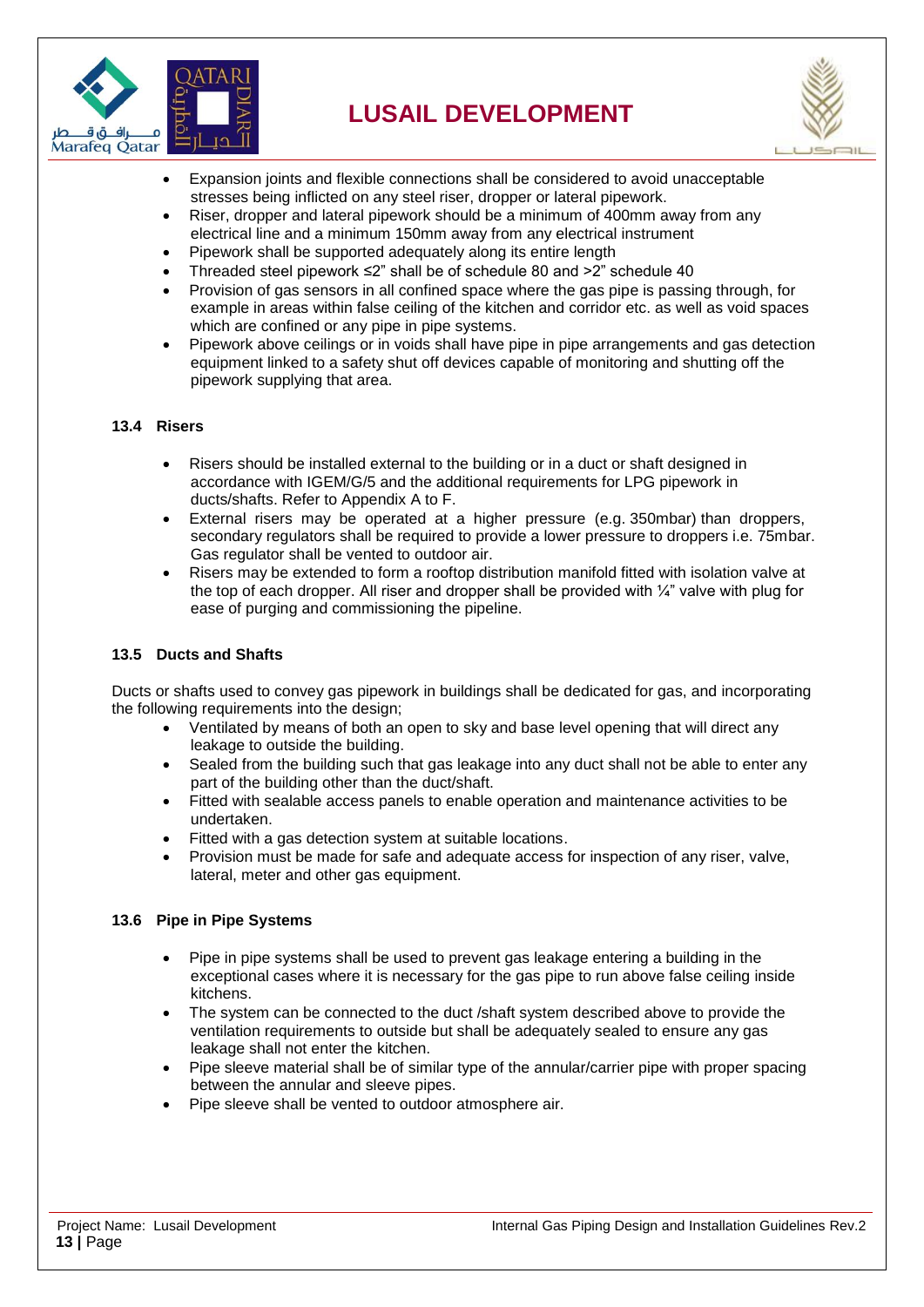



#### <span id="page-13-0"></span>**13.7 Gas detection and safety shut off Equipment**

- Gas detection equipment shall be installed in pipe in pipe systems, PRMS, gas shafts, kitchens, and any other areas where there is a potential for gas release inside the building.
- The gas detectors should be installed at regular intervals and connected to safety shut off devices that are strategically placed to isolate the section of pipework that the gas detector is monitoring.
- To avoid isolating areas not affected by fault conditions, consideration should be applied to zoning gas detection and safety shut off systems.
- Combustible gas detector linked to a solenoid valve and separate low pressure shut off shall be installed in areas where appliances are connected to monitor leakage and isolate the gas supply to that particular area.
- Location of gas detector for LPG/SNG should be at low level 300mm from floor level
- Location of gas detector for NG should be at high level 150mm from false ceiling level, provision for the same should be incorporated into the design.
- PRMS, shaft and gas detector must be explosion proof type.
- Gas detection equipment should be positioned per manufacturers' instructions.

#### <span id="page-13-1"></span>**13.8 Installation Pipework**

- Installation pipework in buildings, downstream of any regulator operating at a maximum of 21 mbar could be carbon steel or copper. Maximum allowable copper length is only 2 meter.
- Maximum pipework operating pressure within individual residential units is 21 mbar.

#### <span id="page-13-2"></span>**13.9 Secondary Pressure Regulation and Isolation Valve**

- Where the external installation pipework operates in excess of 21 mbar, secondary pressure regulation should be installed prior to or immediately after pipework entry into a building. Where a secondary regulator is installed inside a building, it shall he installed within 2m of the entry point. Secondary pressure regulator installations shall incorporate UPSO and OPSO capabilities.
- An isolation valve is required for each consumer unit. The isolation valve shall be installed inside the building as close as practicable and within 2m of the point of entry of the pipework into the building.
- Where a secondary pressure regulator is installed for the consumer unit the isolation valve shall be upstream of the regulator.

#### <span id="page-13-3"></span>**13.10 Gas meter in high rise building**

- A meter installation shall be located in a cupboard or compartment, designed for the purpose and ventilated to outdoor atmosphere.
- All meters should be located in well-ventilated areas and be easily accessible to allow them to be read, maintained and isolated when necessary.
- Meters must not be exposed to extreme temperatures, excessive humidity, vibration, corrosive substances, accidental damage, or ignition sources.
- Gas meter installed in individual apartment shall be located in individual compartment designed for the purpose.
- Gas meter installed in high rise building (multi dwelling building) shall have smart metering capability that should include for billing, monitoring and controlling. Gas smart meter reading facilities shall be able to be connected using TCP/IP communication protocol to Lusail City main control center.
- Gas meter shall be installed at minimum 3 meter away from any building opening and source of ignition, and not installed above basement.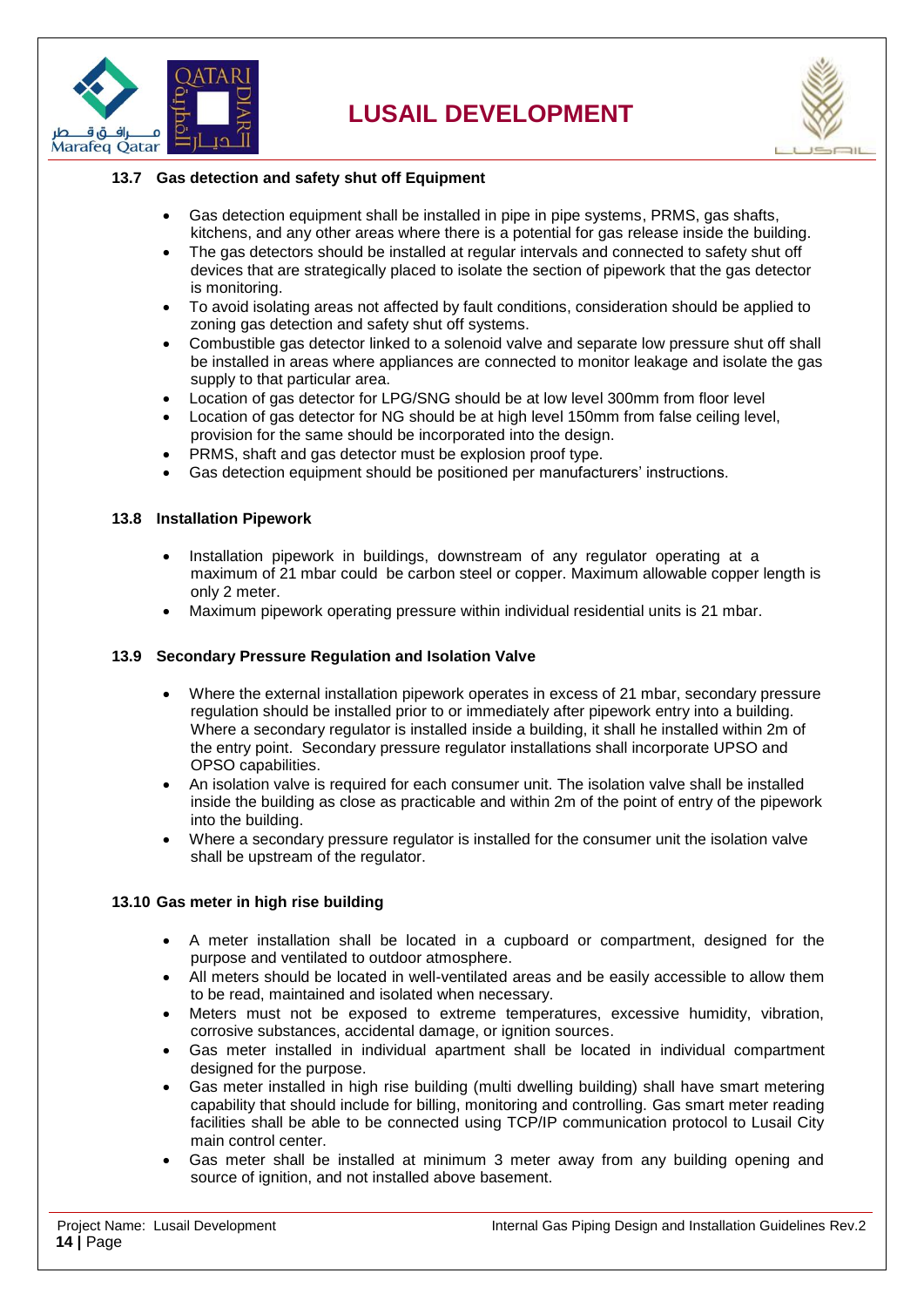



#### <span id="page-14-0"></span>**13.11 Pipe support and hangers**

Pipework can be subject to movement from thermal expansion, thermal contraction, structural movement of the building, vibration and rotation or torsion.

- Pipework support should allow for pipe movement without damage being caused to corrosion protection or pipework installation.
- When supporting pipework on a horizontal or near horizontal surface, the support brackets should ensure that the pipework remains clear of the surface.
- The support brackets and screws should be of corrosion resistant materials.
- Ferrous materials e.g. screws and support brackets should not be in contact with copper piping.

#### <span id="page-14-1"></span>**14 SMALL COMMERCIAL INSTALLATIONS**

- Meter installation should connect into the Customer Internal Pipework as close as possible to the entry point to the building.
- Isolation valves are required immediately downstream of the point of entry into any building.
- An isolation valve shall be installed in the pipework immediately after passing through interior partition walls and shall be clearly tagged as such.
- Secondary pressure regulator installations installed within Customer Installation
- Pipework shall incorporate UPSO and OPSO capabilities.
- Pipework should be Carbon Steel Schedule 40 Grade B.
- The maximum allowable pressure drop is 10% of the delivery pressure.
- Diversity should not apply to the design of commercial piping systems
- Pressure loss calculations and friction factors shall be in accordance with IGE/UP/2.
- Equivalent lengths of valves and fittings will be added to the pipe length.
- LPG related safety equipment (i.e. solenoid valve, combustible gas detector, and separate low pressure shut off) shall be installed to monitor leakage and isolate the gas supply.

#### <span id="page-14-2"></span>**15 MEDIUM/LARGE COMMERCIAL**

- Medium and large commercial premises shall be treated on an individual basis.
- Meter installation should be located at or near the property boundary and any downstream piping shall be extended below ground in PE and/or steel pipe to the point(s) of entry into building.
- All above ground Customer Internal Piping should be welded steel.
- Delivery pressures shall depend on the requirements of the equipment.
- Delivery pressures in excess of 75mbar should be considered on an individual basis.

Regulator installations within installation pipework shall incorporate UPSO and OPSO capabilities.

- Pressure loss calculations and friction factors shall be in accordance with IGE/UP/2.
- Equivalent lengths of valves and fittings shall be added to the pipe length.
- Suitable isolation valves shall be installed in appropriate locations in the pipework downstream of the Customer (Primary) Meter Installation and shall be clearly tagged as such.
- Where the gas installation has multiple branches an isolation valve shall be installed on each branch.

#### <span id="page-14-3"></span>**16 PAINTING AND COLOR CODES**

#### <span id="page-14-4"></span>**16.1 General**

The steel piping shall be protected from corrosion and to be provided with piping color for ease of identification of the pipelines and their content. Pipeline color coding shall follow to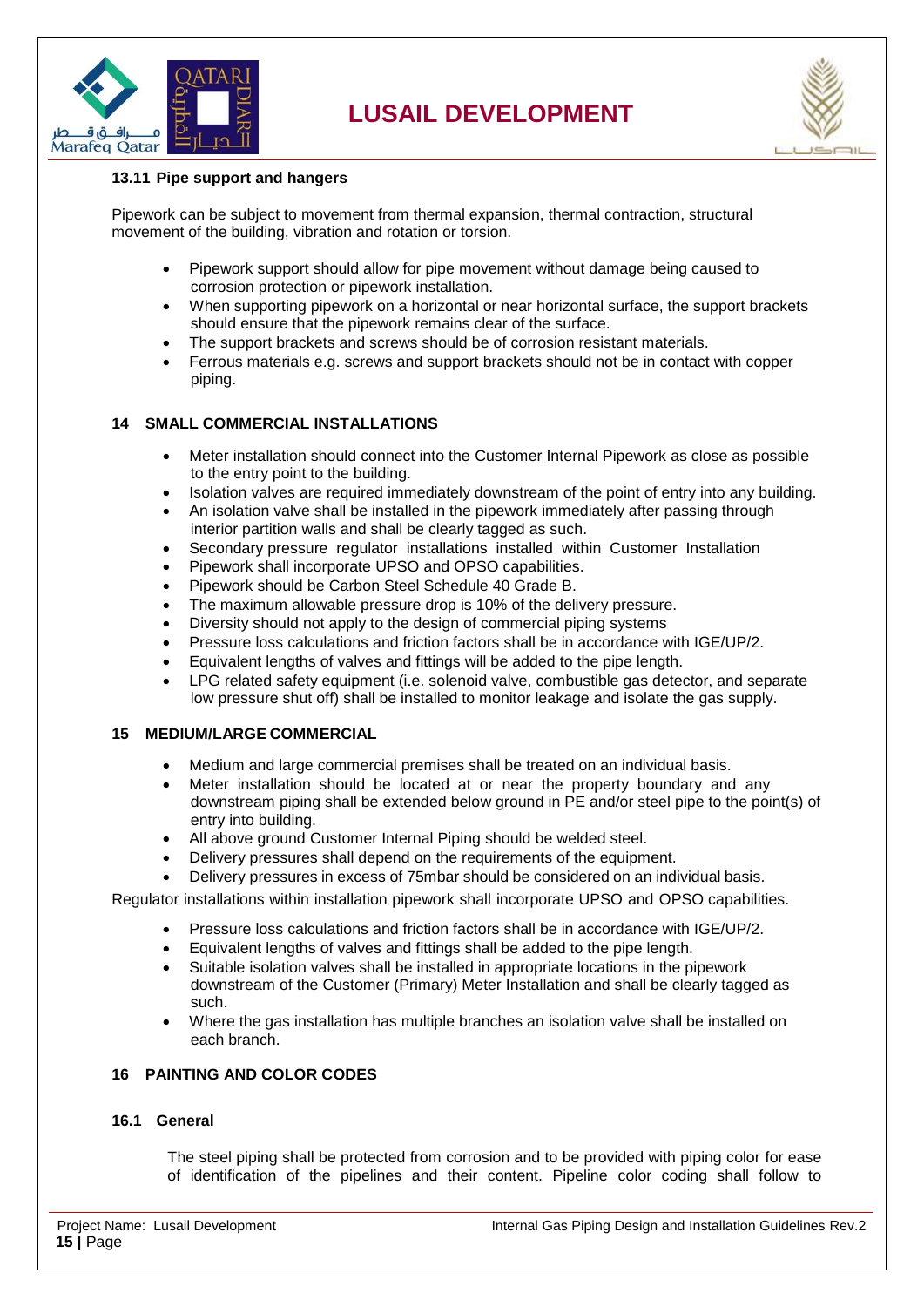



international acceptable standard.

Copper piping shall be marked with yellow color band around the pipes internal every 2 meter.

#### <span id="page-15-0"></span>**16.2 Technical Details**

- The material surface to be painted shall be cleaned from any welding slag, dust, grease or debris.
- Various methods of surface preparation can be adopted e.g. degreasing, high pressure fresh water hosing, hand tool cleaning, power tool cleaning, blast cleaning etc.
- Paint shall be in 3 layer coating system as given below:-
	- Primer coating shall be 85% metallic zinc by weight, grey colour, matte finish
	- Intermediate coating shall be Polyamide Epoxy, matte finish
	- Finish coating shall be polyurethane, golden yellow, high gloss finish.
- Procedure for painting shall be submitted to Marafeq for approval.
- Color coding for SNG, LPG and NG steel piping shall be Golden Yellow color RAL 1007
- Material surface to be painted shall be dry
- Paint shall be fully cured before another layer to be applied.
- Paint application shall follow manufacturer specification or procedure.

#### <span id="page-15-1"></span>**16.3 Pipe Marking**

- Pipe shall be provided with arrow marking direction of the gas.
- Arrow marking shall be black with word "GAS".
- Copper piping can be marked with yellow color band around the pipes internal every 2 meter.
- All supply pipework in a multiple meter installation should be clearly marked to indicate the premise number, floor number and/or section of building being supplied.
- The marking of pipework is essential for correct meter recording, safe operation, maintenance and accurate billing of gas consumed.

#### <span id="page-15-2"></span>**17 RISK ASSESSMENT**

The requirements of Risk Assessment are based on reducing risks "As Low as Reasonably Practicable. Where there are established or standards design, this requirement can be met by the application of standards and best practice. Where there are not, as with all multi-occupancy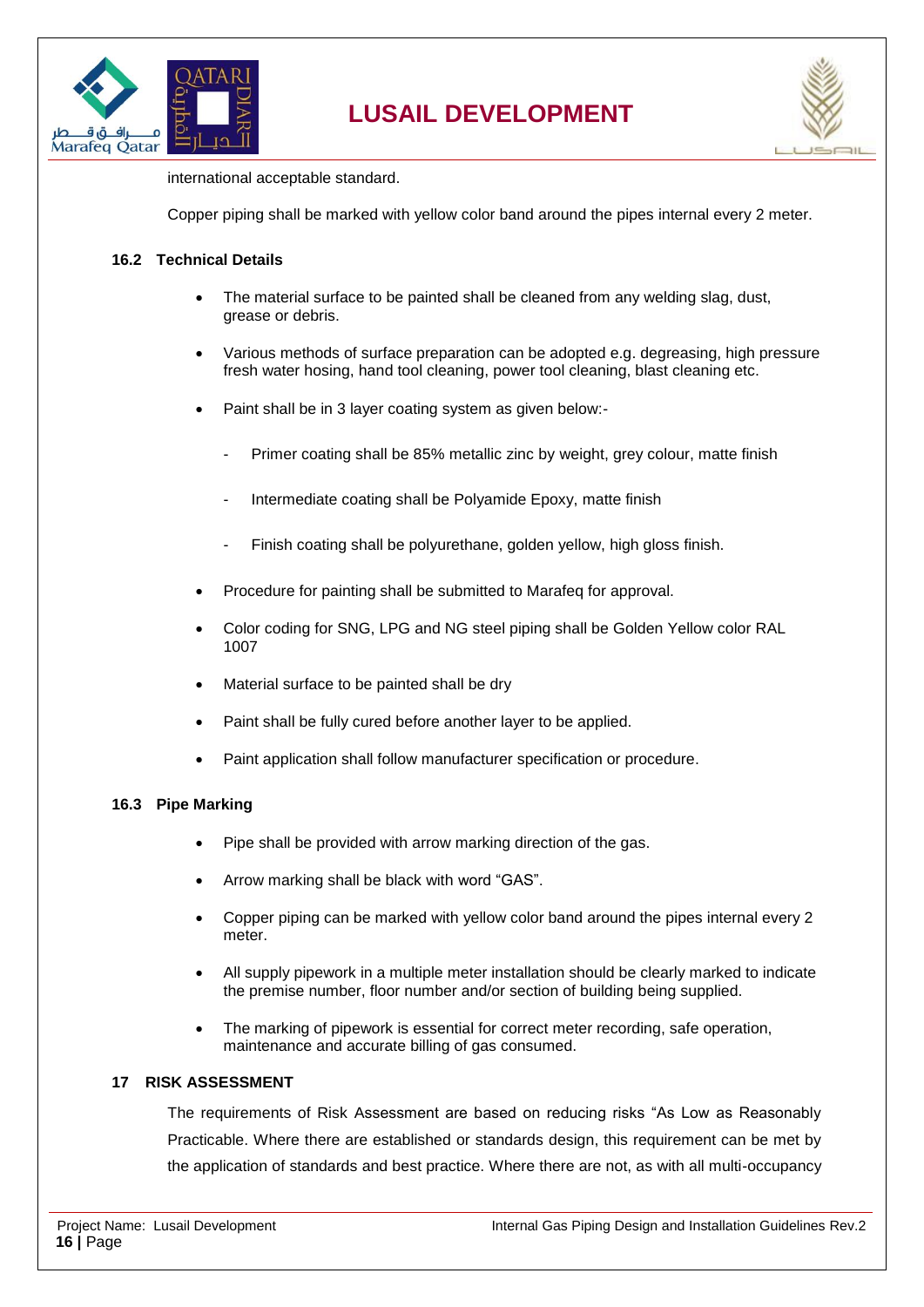



buildings, a risk assessment approach is required in addition to demonstrate the necessary risk reduction.

A generic consideration of the hazards and risks from different supply options leads to a number of general principles:

- Gas supplies should be as far as possible sited out of doors.
- Gas supplies should be sited in well-ventilated area
- Gas supplies should be excluded from poorly ventilated or strongly confined spaces such as basements and cellars.
- Apparatus should be sited to avoid accidental damage or interference with the supply wherever possible.
- Consideration shall be given to the location of the supply with respect to the ability of the structure to withstand the consequence of an ignition in the event of a gas escape.

#### <span id="page-16-0"></span>**18 TESTING**

- Any installation shall be subject to pneumatic strength test and tightness tests. Testing shall be carried out prior to application of paint or other protective coatings and before the installation is put into service.
- The Contractor shall submit the Testing & Commissioning procedures and shall be approved by Marafeq. The submission shall be made at least one month before the commencement of Testing & Commissioning.
- Before carrying out any test, the Contractor shall ensure that the installation fully complies with the relevant statutory obligations and regulations.
- Upon completion of such Testing, the Contractor shall complete and sign a testing certificate to the effect that agreed Testing procedures have been duly carried out.
- The installation shall generally comply with the requirements of the Local Authority requirement and codes of practices.
- Meters, regulators and associate equipment shall not be subjected to on site pneumatic or test. It shall be tested by manufacturer in factory.
- Minimum 10% (or as per authority requirement) x-ray to be applied to building steel pipe installation to ensure the welding quality is met according to welding procedure. The installation shall use API 1104 or ASME IX as welding standard and guidelines.
- Items to be buried underground shall be inspected and tested before protective finishing is applied and the finished work is buried. The Contractor shall arrange Gas Authority to inspect and witness the tests including pressure test and "Holiday test" for the underground pipeline prior to cover up/back-filling.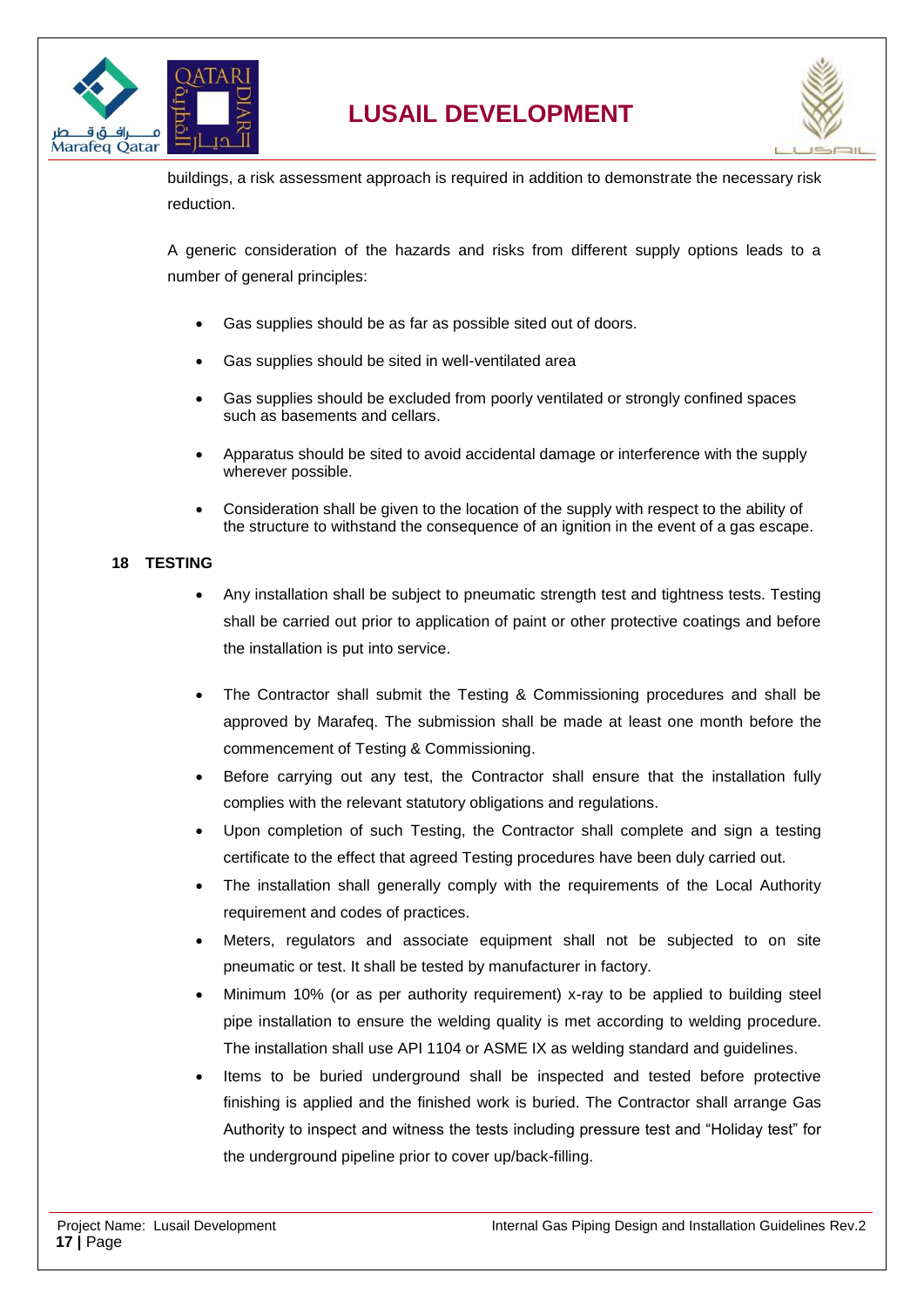



#### <span id="page-17-0"></span>**18.1 Pressure and Leak Test**

- After the completion of internal gas piping installation, it shall be subjected to pneumatic pressure test.
- The Pressure Test shall be witnessed by Local Authority, or Marafeq Qatar together with customer. The Contractor is required to liaise with Local Authority on the arrangement and should advise Marafeq Qatar the parties involve accordingly.
- In accordance with the standard requirement, installer /contractor is requested to conduct pressure test the piping installation not less than 1.5 times maximum operating pressure for not less than one hour depending on the volume of gas pipe to be tested.
- Marafeq will reserve the right not to connect / gasify the building internal piping if the testing result is not satisfactory.
- Marafeq will commission the gas facilities with LPG, Synthetic Natural Gas or Natural Gas only after customer/contractor obtaining No Objection Certificate (NOC) from Authority on the internal piping installation.

#### <span id="page-17-1"></span>**18.2 Safety**

The test procedure should not jeopardize the safety of persons or property. All testing operations should comply with the following:

i) The task should be performed by competent persons;

ii) The person responsible for the test should ascertain the extent of the pipework to be tested;

iii) The person responsible for the test should be present during pressurising and depressurising the pipework;

iv) The test should be carried out in site and where possible all joints should be easily accessible and free from covering; Open ends of pipework and valve outlets should be sealed with an appropriate fitting.

v) Any appliances or other components considered not capable of withstanding the test pressure should be disconnected or isolated. E.g. regulators, meters, safety devices, etc.

vi) Only work related to the test is carried out on the pipework while the test is in progress;

vii) If the test is deemed to be potentially dangerous when the test is in progress, persons not under the supervision of the person responsible for the test should be prohibited from the area and warning signs should be displayed;

viii) During the test any pressure increase should be gradual;

ix) If the test is not immediately followed by commissioning, the pressure in the pipework tested should be reduced to working pressure and the pipework sealed.

#### <span id="page-17-2"></span>**19 COMISSIONING**

Prior to commissioning of the building internal gas piping, the building Owner or Consultant or Gas Contractor is required to provide Test Certification, Pre-commissioning, and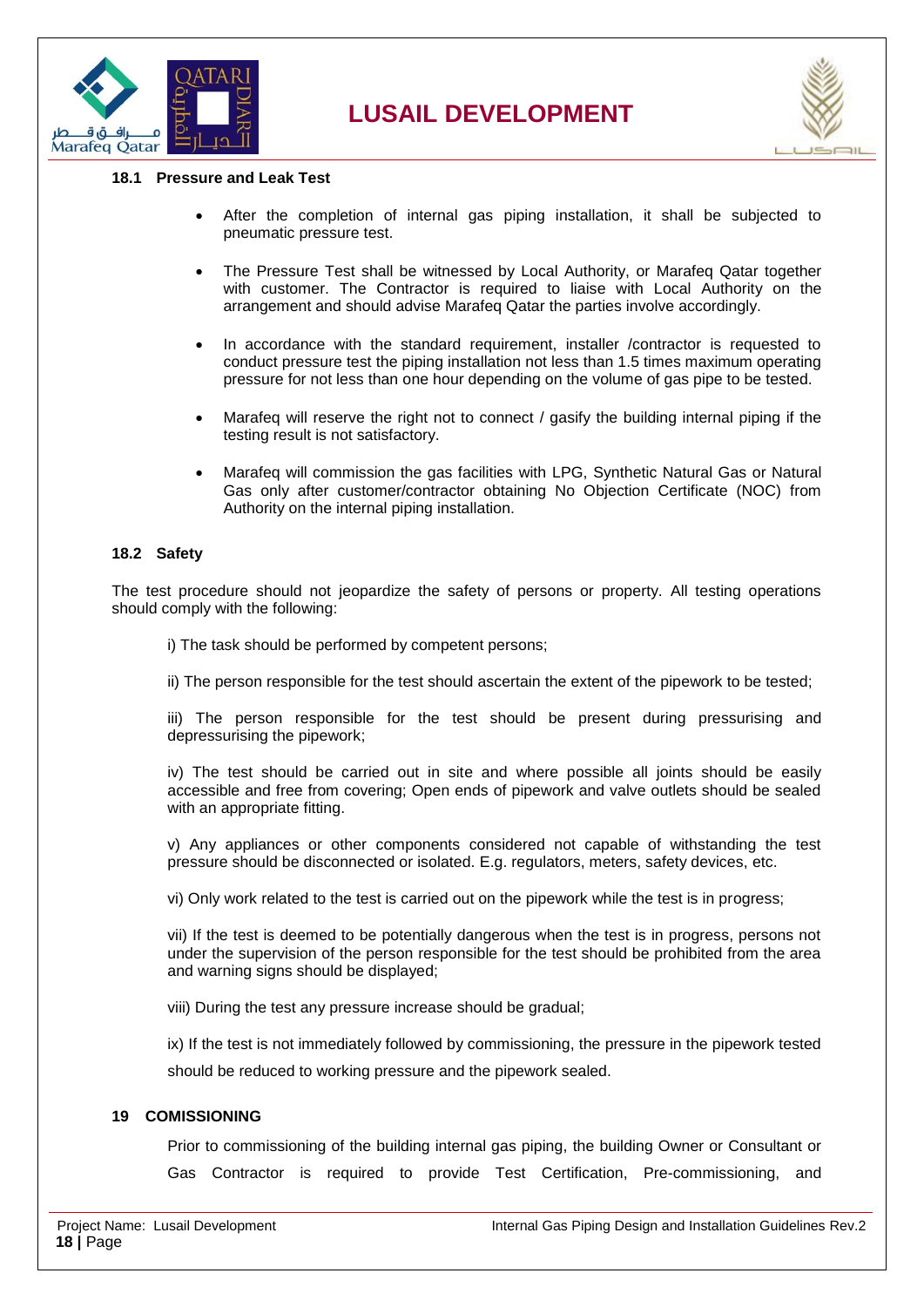



commissioning procedure, Local Authority approval and other details deem required for commissioning.

#### <span id="page-18-0"></span>**20 APPENDICES**

- 1. Appendix A Single Riser Multiple Dropper & Multiple riser
- 2. Appendix B Pipe Riser (Ventilated Shaft) Detail
- 3. Appendix C Fire Stop Detail
- 4. Appendix D Typical Branch and Kitchen Gas Pipes Routing
- 5. Appendix E Demarcation Point
- 6. Appendix F Design Checklist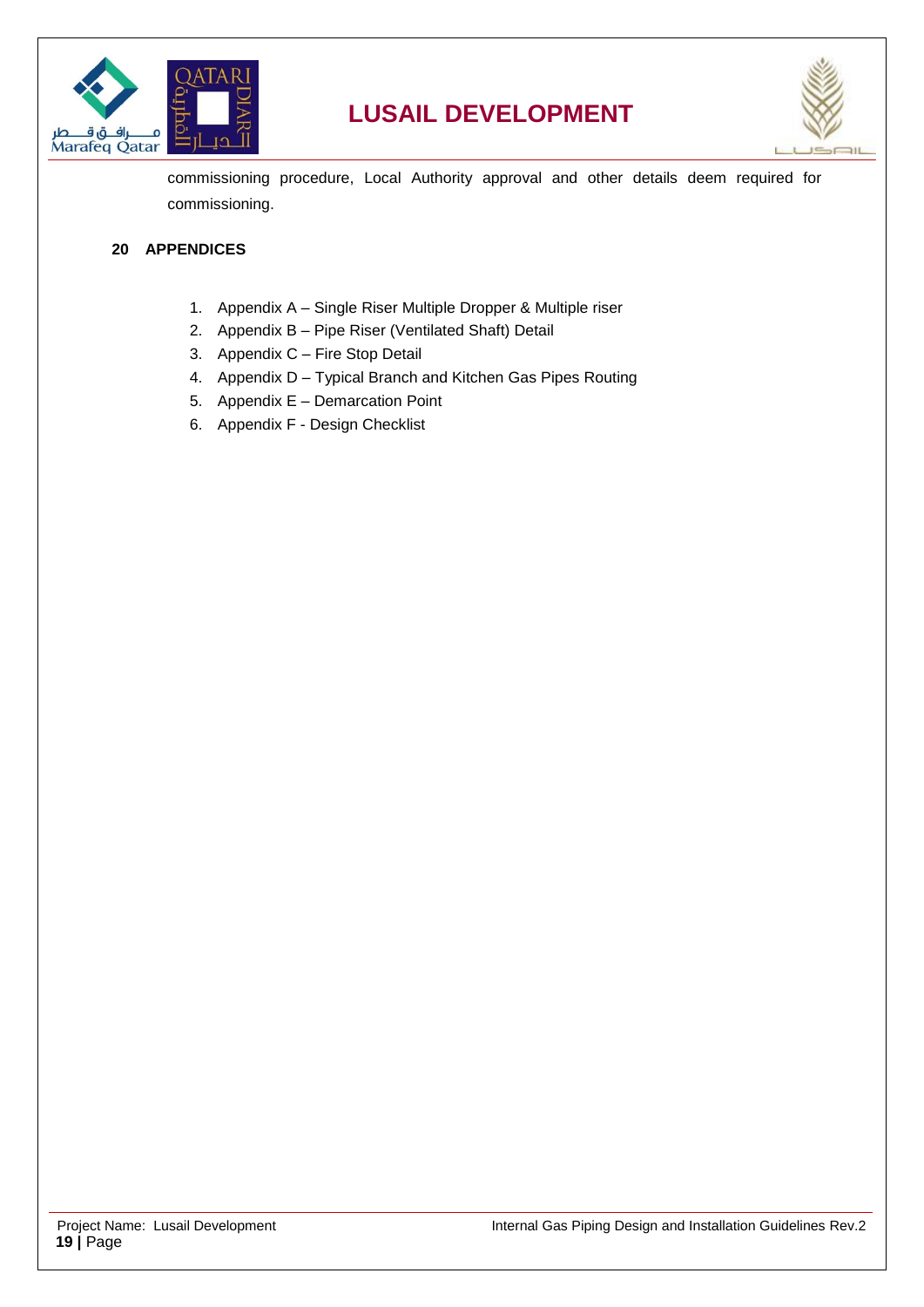



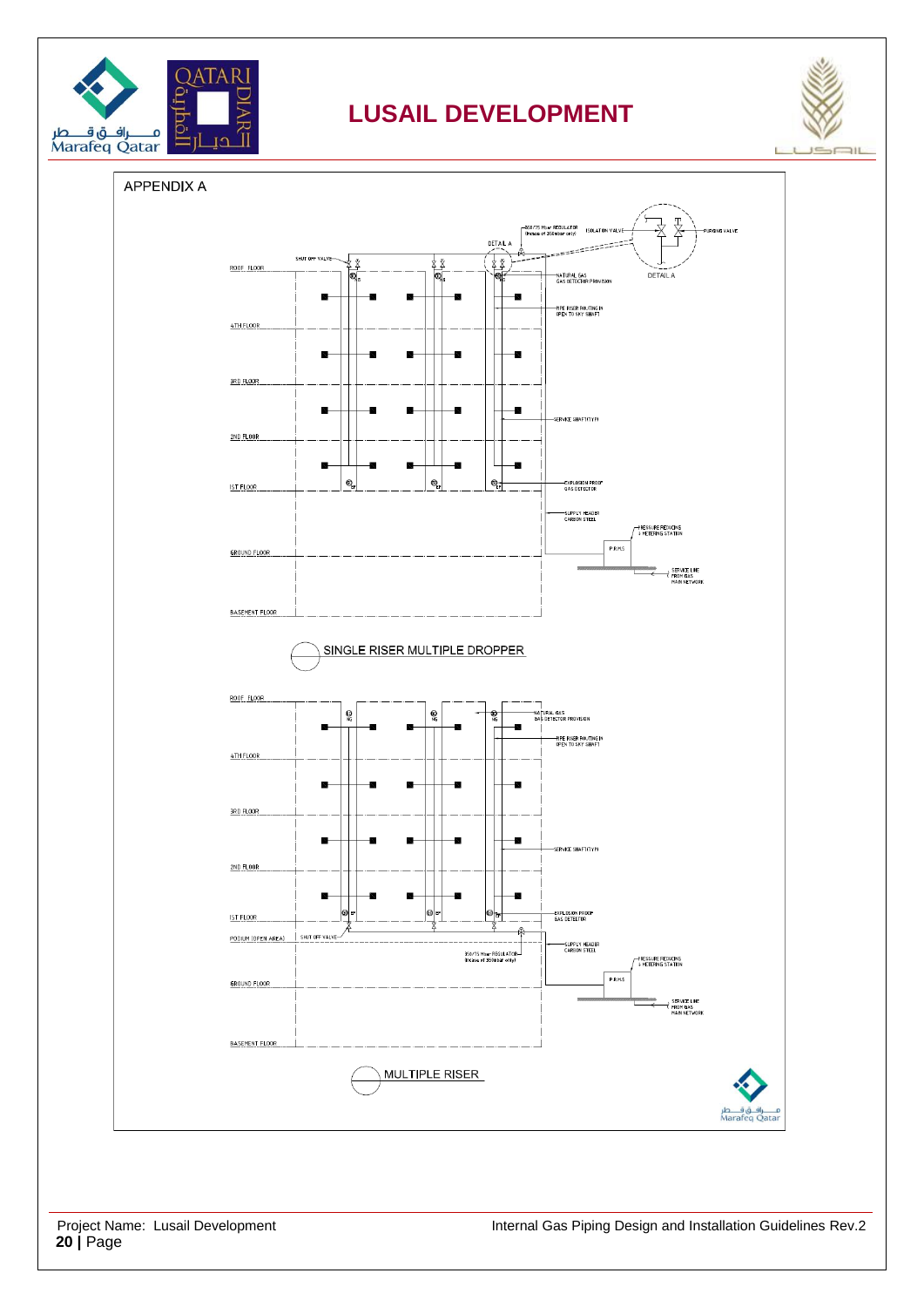



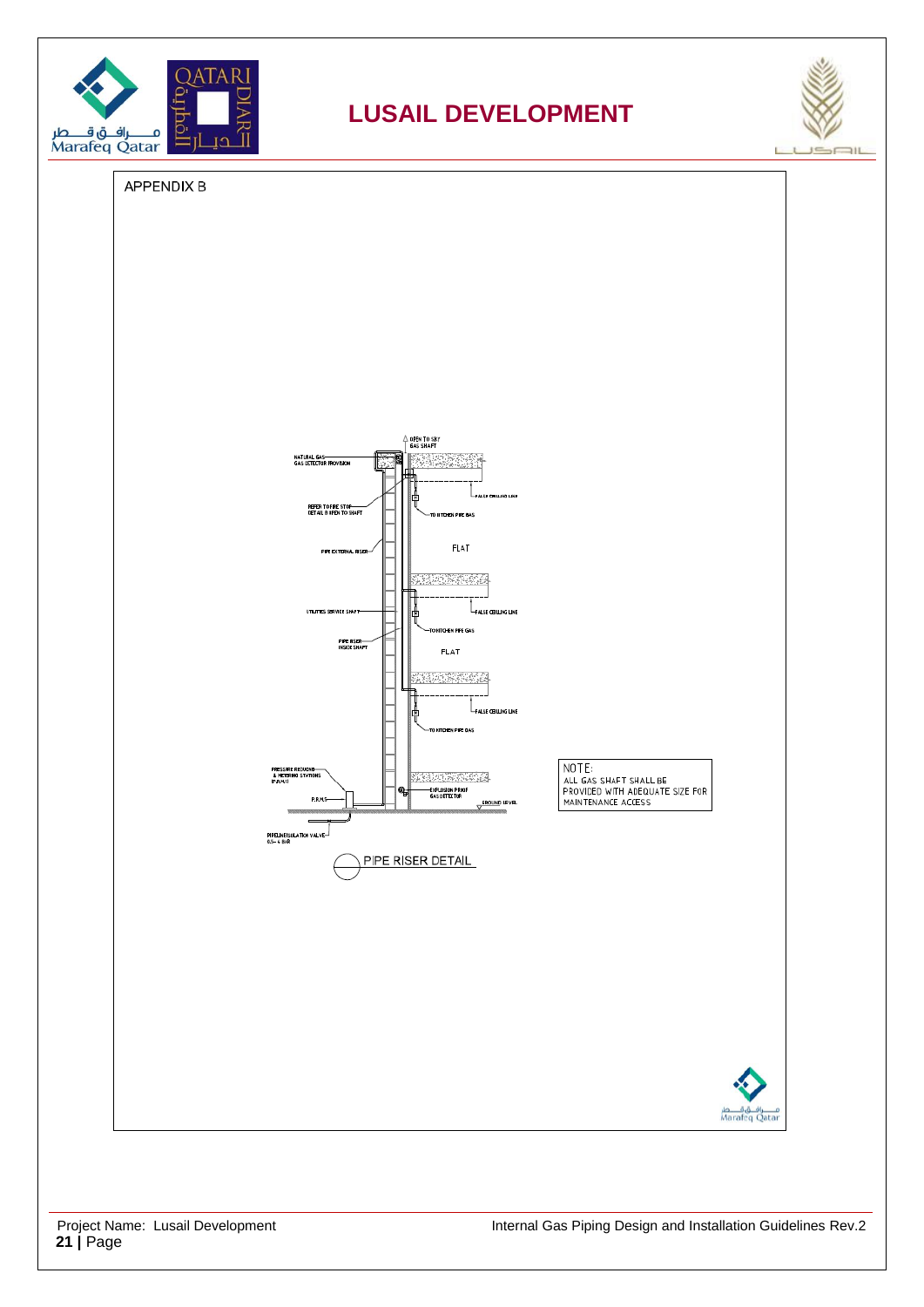



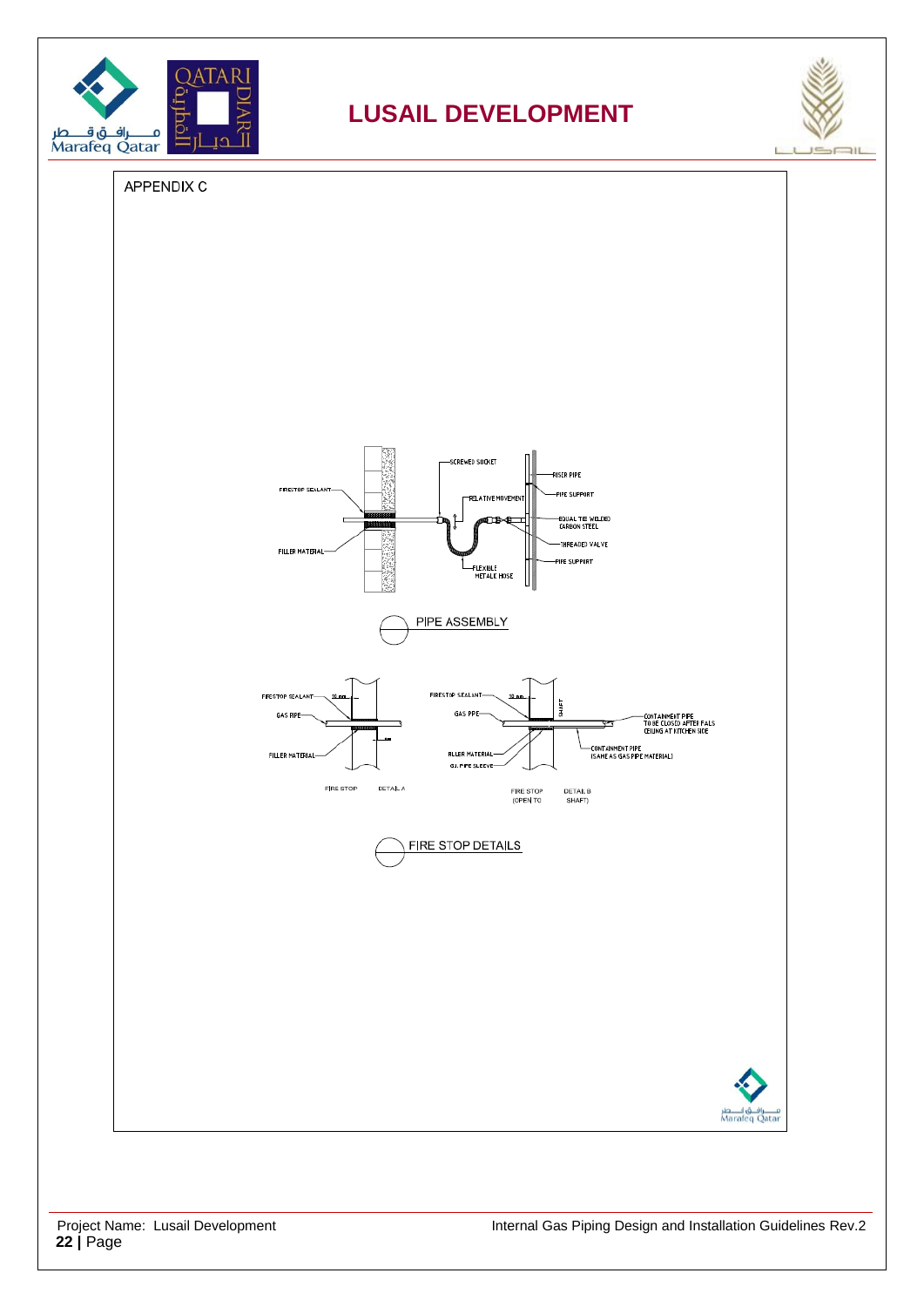



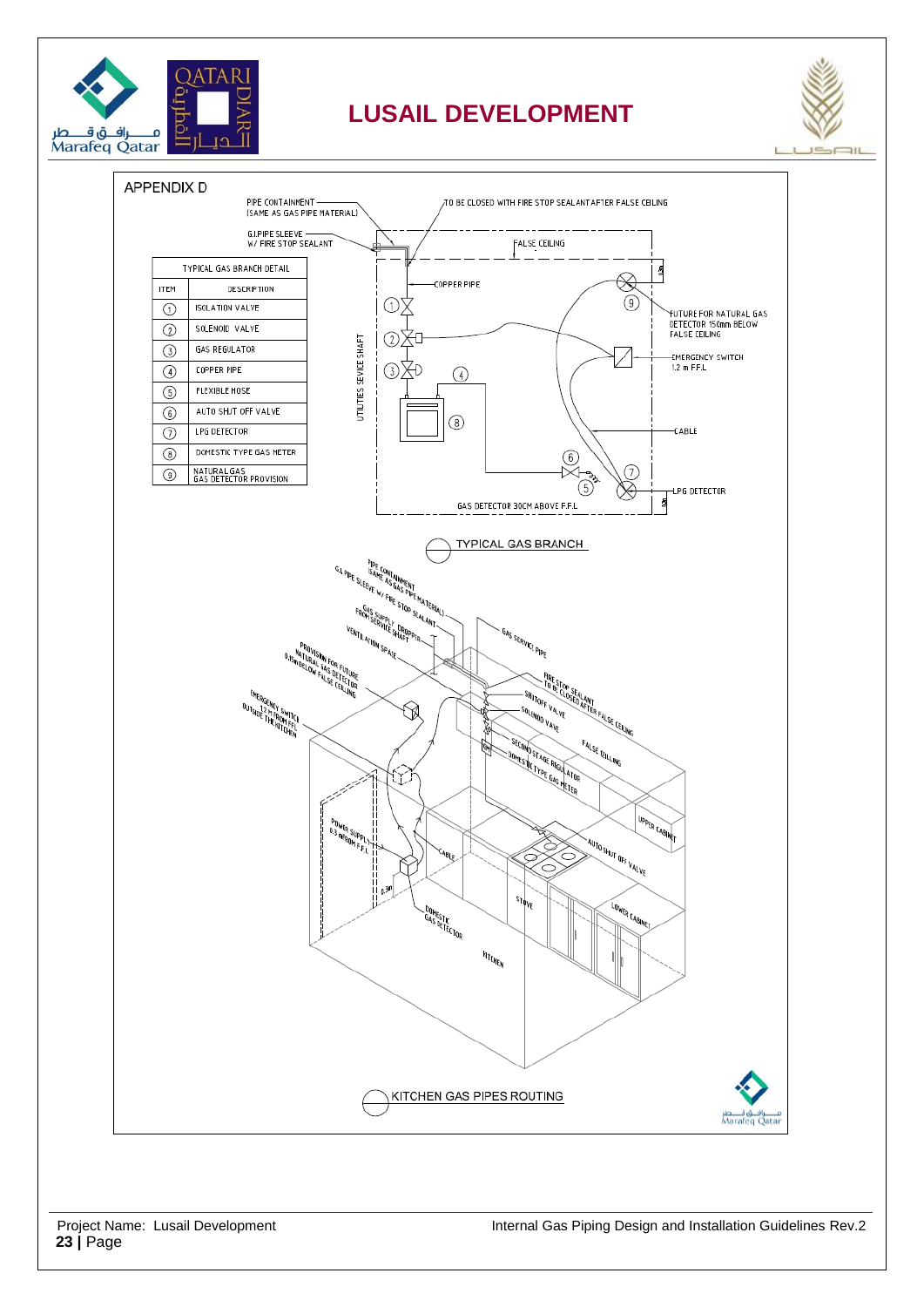



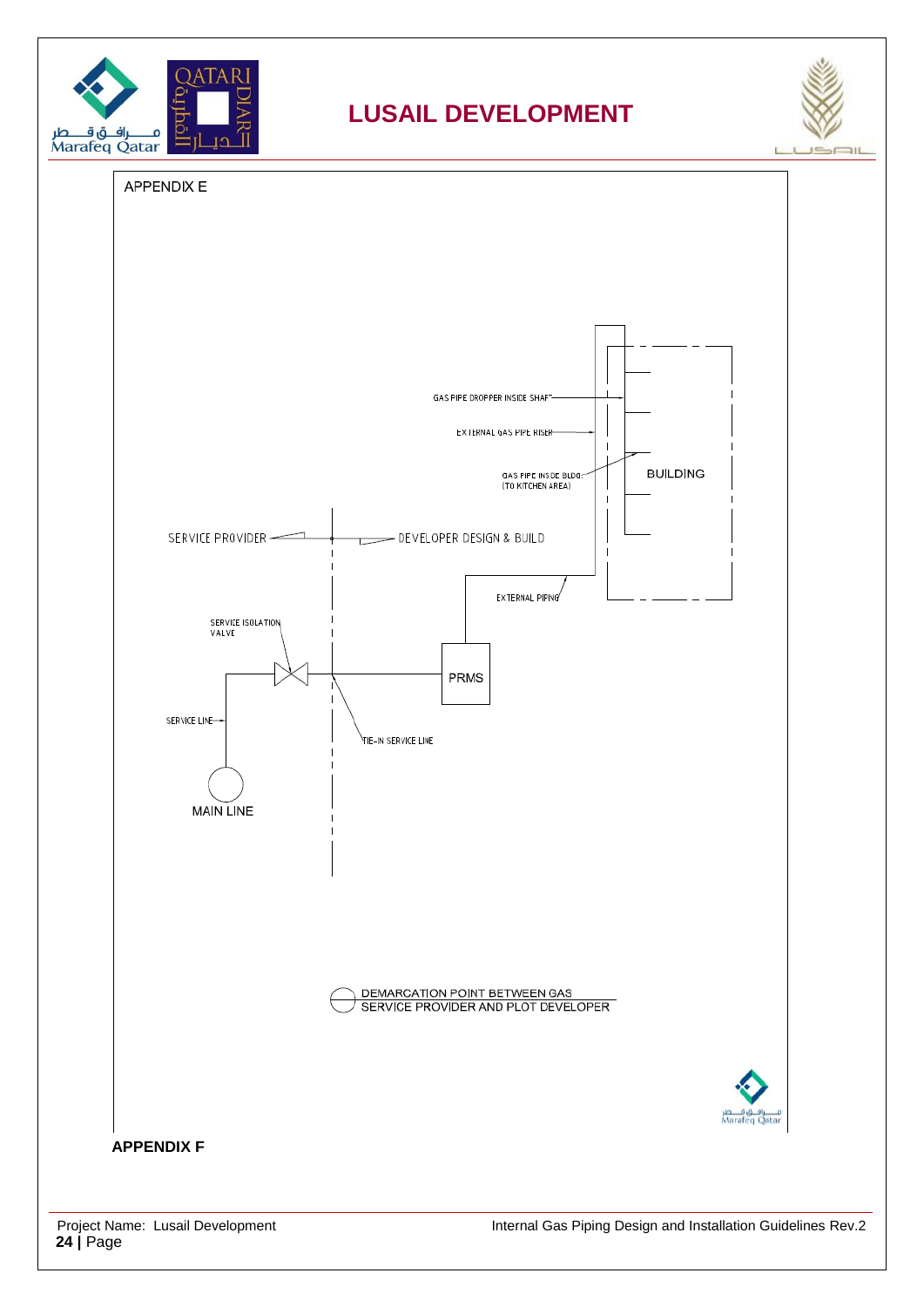



#### **DESIGN CHECKLIST**

| <b>Section</b> | <b>Check Item</b>                                                                                          | <b>Compliance</b> | <b>Notes</b> |  |  |
|----------------|------------------------------------------------------------------------------------------------------------|-------------------|--------------|--|--|
| A              | <b>Specific Guidelines, Safety &amp; Integrity General Requirements</b>                                    |                   |              |  |  |
| 1              | Gas pipe shall be designed at 75mbar pressure.                                                             |                   |              |  |  |
| $\overline{2}$ | The maximum allowable Gas Pressure within the                                                              |                   |              |  |  |
|                | Building is 75 mbar. In case more-than 75mbar is                                                           |                   |              |  |  |
|                | required (eg 350 mbar) the pipe riser shall be                                                             |                   |              |  |  |
|                | installed outside the building.                                                                            |                   |              |  |  |
|                | The design of the Gas System within the Building shall                                                     |                   |              |  |  |
|                | include the Calculation, Pressures Drop, Piping                                                            |                   |              |  |  |
|                | Location, Routing, Piping Construction, Gas Leak                                                           |                   |              |  |  |
| 3              | Detection System, Piping Ventilations and Materials to                                                     |                   |              |  |  |
|                | be used are in compliance with IGE/UP/2 & IGE/G/5                                                          |                   |              |  |  |
|                | latest Edition and the Latest Marafeq Qatar Gas                                                            |                   |              |  |  |
|                | Internal Piping Guidelines.                                                                                |                   |              |  |  |
|                | All kitchens and boilers rooms shall be properly and                                                       |                   |              |  |  |
| 4              | safely ventilated to outdoor atmosphere.                                                                   |                   |              |  |  |
|                | All gas firing appliances in the apartment or house shall                                                  |                   |              |  |  |
| 5              | be equipped with Safety Systems.                                                                           |                   |              |  |  |
|                | All Building Shafts, Ducts and Access Panels                                                               |                   |              |  |  |
|                | dedicated for the Gas Riser and Droppers shall be                                                          |                   |              |  |  |
| 6              | Fire Rated and comply with the Structural                                                                  |                   |              |  |  |
|                | Requirements of Building Regulation. Locations &                                                           |                   |              |  |  |
|                | Routings shall comply<br>with<br>Local                                                                     |                   |              |  |  |
|                | Authorities' Requirements.                                                                                 |                   |              |  |  |
|                | All Building Shafts, Ducts and Access Panels shall                                                         |                   |              |  |  |
| $\overline{7}$ | provide ease of access for Maintenance and                                                                 |                   |              |  |  |
|                | Inspection of the Gas Piping. The door shall be tight                                                      |                   |              |  |  |
|                | proof type.                                                                                                |                   |              |  |  |
|                | Piping design shall consider Building Shrinkage &                                                          |                   |              |  |  |
|                | Movements and to be provided with necessary                                                                |                   |              |  |  |
| 8              | expansion joints for the expansion and contraction of<br>the Pipe Work. Connections of the Laterals to the |                   |              |  |  |
|                | Riser and/or Droppers should be with flexible joint.                                                       |                   |              |  |  |
|                |                                                                                                            |                   |              |  |  |
| А              | <b>Specific Guidelines, Safety &amp; Integrity General Requirements</b>                                    |                   |              |  |  |
|                | All Riser & Droppers shall be Steel Pipe and NDT                                                           |                   |              |  |  |
| 9              | tested. (Minimum 10% X-ray and DPT)                                                                        |                   |              |  |  |
|                | All the Piping in confined space (e.g. above false                                                         |                   |              |  |  |
|                | ceiling) shall be NDT (steel pipe) tested and inside an                                                    |                   |              |  |  |
| 10             | adequate containment pipe (steel pipe) and                                                                 |                   |              |  |  |
|                | ventilated to a safe open air. Copper pipe shall be                                                        |                   |              |  |  |
|                | pneumatically tested.                                                                                      |                   |              |  |  |
|                | Necessary safe ventilations for all the Installations                                                      |                   |              |  |  |
| 11             | Pipe Work within the Customer's Premises.                                                                  |                   |              |  |  |
| 12             | All Materials, Pipes, Valves and Fittings shall comply                                                     |                   |              |  |  |
|                | with codes and standard requirement and the                                                                |                   |              |  |  |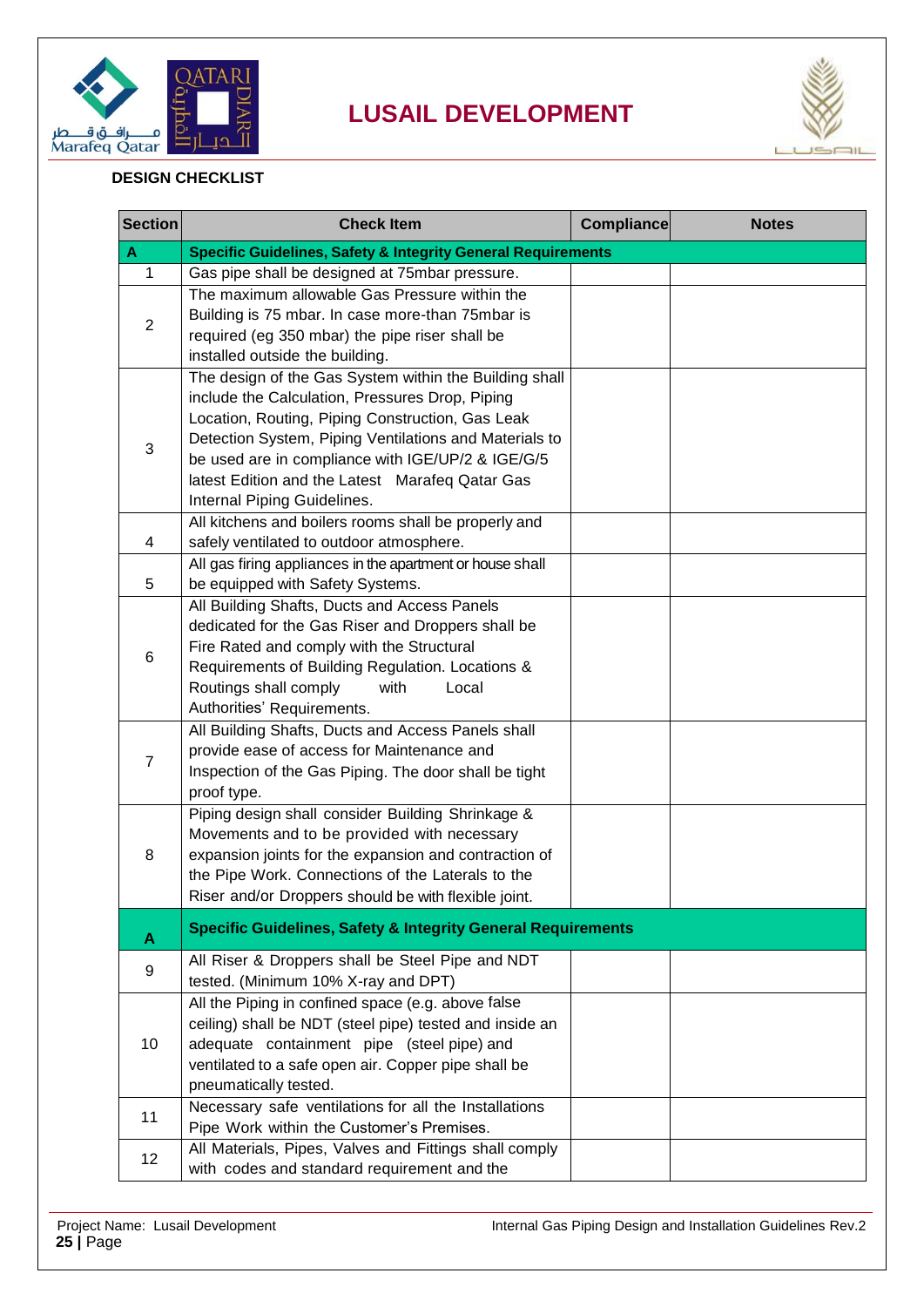



| <b>Section</b> | <b>Check Item</b>                                                                                                                                                                                                                                                            | <b>Compliance</b> | <b>Notes</b> |
|----------------|------------------------------------------------------------------------------------------------------------------------------------------------------------------------------------------------------------------------------------------------------------------------------|-------------------|--------------|
|                | Specifications shall be approved prior to installation.                                                                                                                                                                                                                      |                   |              |
| 13             | The Construction, Testing & Commissioning of the<br>Gas Installations Pipe Work shall comply with the<br>latest version of these guidelines.                                                                                                                                 |                   |              |
| 14             | The Main Gas Leak Detection / Control Panel<br>System shall be interlinked with the Fire Alarm<br>and BMS System of the Buildings. Main Gas solenoid<br>valve shall be installed with manual emergency button.<br>Gas detector must be explosion proof type.                 |                   |              |
| 15             | The Supervision, Inspection and Testing of the Gas<br>Installation Pipe Work shall be carried out by a<br>specialized contractor and third party inspector                                                                                                                   |                   |              |
| 16             | Intentionally left blank                                                                                                                                                                                                                                                     |                   |              |
| 17             | Gas piping in the kitchen shall be installed with manual<br>shutoff valve, solenoid valve, auto shut-off valve, gas<br>meter, FNPT-NPT hose connector to the appliances.                                                                                                     |                   |              |
| 18             | Domestic type gas leak detector installed in the<br>kitchen area must be connected to solenoid valve. The<br>emergency switch shall be located outside the kitchen<br>area.                                                                                                  |                   |              |
| B              | Prohibited Location for Gas Installation Pipe Work as per Requirements                                                                                                                                                                                                       |                   |              |
|                | Gas Installation Pipe Work in the following areas<br>and under the following circumstances shall not<br>be installed:                                                                                                                                                        |                   |              |
| 1              | Gas pipe installed in basement shall be avoided.                                                                                                                                                                                                                             |                   |              |
| $\overline{2}$ | No gas pipes installed under concrete flooring within<br>the Building.                                                                                                                                                                                                       |                   |              |
| 3              | No gas pipes installed under Building Foundation                                                                                                                                                                                                                             |                   |              |
| 4              | No gas pipes installed in a Fire Isolated Stairway,<br>Passage way or Ramp.                                                                                                                                                                                                  |                   |              |
| 5              | No gas pipes shall be installed in a clothes or rubbish<br>chute.                                                                                                                                                                                                            |                   |              |
| 6              | No gas pipes installed in a Fire Hydrant or Reel<br>Cupboard.                                                                                                                                                                                                                |                   |              |
| $\overline{7}$ | No gas pipes installed in a Ventilation Duct and<br>Vacuum Pipes that operate at Sub-Atmospheric<br>Pressure and that are not Welded or Brazed<br>Construction.                                                                                                              |                   |              |
| 8              | No gas pipes installed in a Fire Control Room Fire<br>Fighting Lobbies and Rescue Command Centers,<br>Smoke Stop Lobbies, Fire Pump Room, Fire<br>Fighting Water Tank Rooms, Sprinkler Control Rooms,<br>Fire Fighting Riser Ducts, Areas of Refuge,<br>protected corridors. |                   |              |
| 9              | No gas pipe to be installed in bedrooms, or chased in<br>common partition walls with Bedrooms. Where the                                                                                                                                                                     |                   |              |